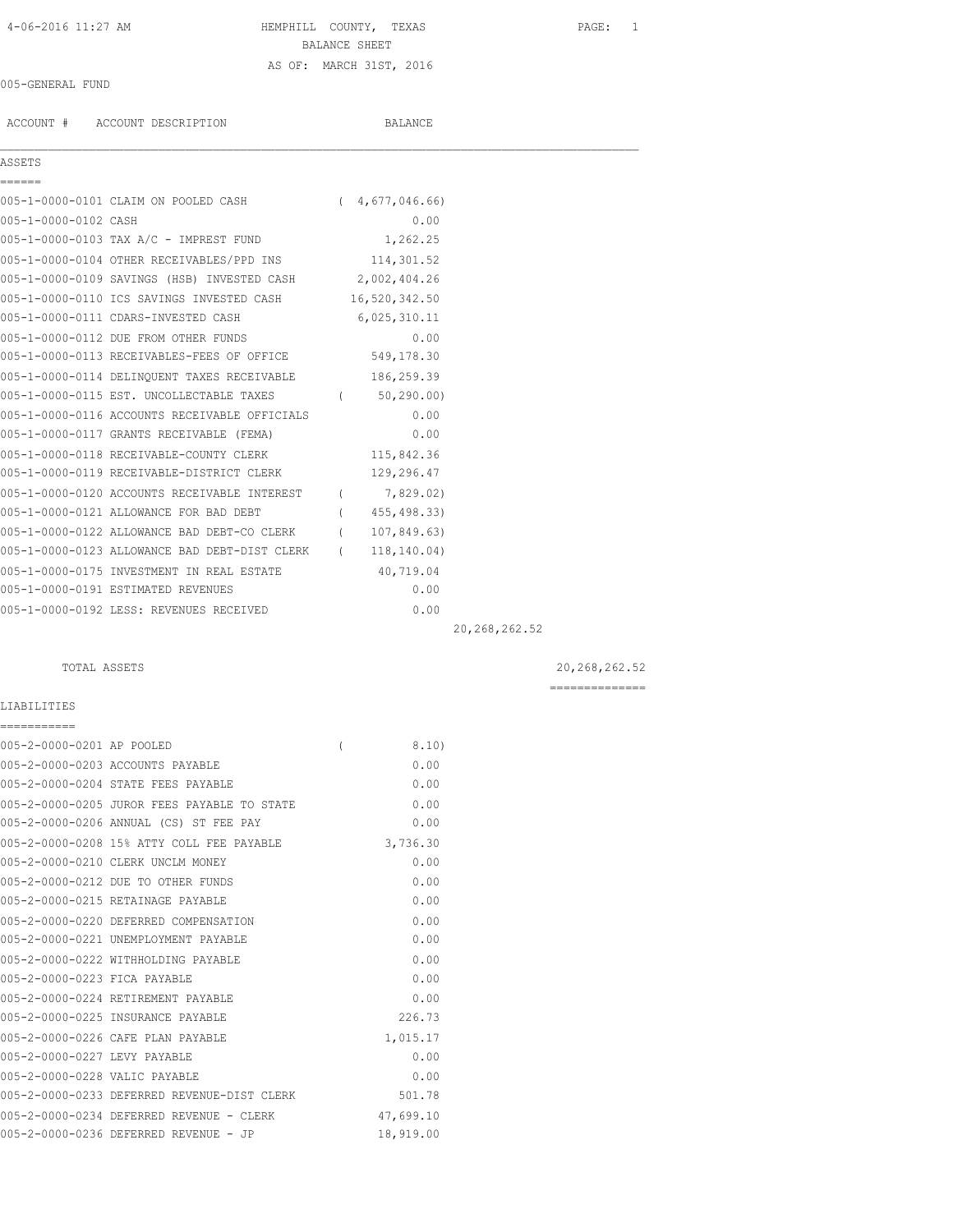4-06-2016 11:27 AM HEMPHILL COUNTY, TEXAS PAGE: 2

BALANCE SHEET

### AS OF: MARCH 31ST, 2016

### 005-GENERAL FUND

ACCOUNT # ACCOUNT DESCRIPTION BALANCE

|                                | 005-2-0000-0238 DEFERRED TAX REVENUE                 | 122,249.00 |  |
|--------------------------------|------------------------------------------------------|------------|--|
|                                | 005-2-0000-0261 SALES TAX REPORT                     | 0.00       |  |
| 005-2-0000-0281 APPROPRIATIONS |                                                      | 0.00       |  |
|                                | 005-2-0000-0282 LESS: EXPENDITURES                   | 0.00       |  |
|                                | 005-2-0000-0283 LESS: ENCUMBRANCES                   | 0.00       |  |
|                                | 005-2-0000-0290 PRIOR YR A/PAYABLE                   | 0.00       |  |
|                                | 005-2-0000-0301 1-CCC COURT COSTS COLLECTED 6,050.33 |            |  |
|                                | 005-2-0000-0306 6-BAIL BOND FEE                      | 310.50     |  |
|                                | 005-2-0000-0307 7-DNA CONVICTIONS                    | 0.00       |  |
|                                | 005-2-0000-0308 8-DNA CS COMM. SUPERVISION           | 0.00       |  |
|                                | 005-2-0000-0309 9-DNA JV TESTING FEE JV              | 0.00       |  |
|                                | 005-2-0000-0310 10-EMS TRAMA FUND                    | 102.75     |  |
|                                | 005-2-0000-0311 11-JPD-JUV PRO DIVERSION FEE         | 0.00       |  |
|                                | 005-2-0000-0312 12-JRF-JURY REIMBURSEMENT FEE        | 435.91     |  |
|                                | 005-2-0000-0313 13-IDF INDIGENT DEFENSE FEE          | 335.01     |  |
|                                | 005-2-0000-0314 14-MVF MOVING VIOLATION FEE          | 40.86      |  |
|                                | 005-2-0000-0315 15-STF STATE TRAFFIC FINE            | 1,695.15   |  |
|                                | 005-2-0000-0316 16-POF PEACE OFFICER FEES            | 75.80      |  |
|                                | 005-2-0000-0317 17-FTA FAILURE TO APPEAR             | 230.41     |  |
|                                | 005-2-0000-0318 18-JUD FUND CONSTITUTIONAL           | 76.10      |  |
|                                | 005-2-0000-0320 MCW-MOTOR CARRIER WT                 | 0.00       |  |
|                                | 005-2-0000-0321 TP-TIME PAYMENT FEE                  | 70.29      |  |
|                                | 005-2-0000-0322 DRF-DRIVING RECORDS FEE              | 0.00       |  |
|                                | 005-2-0000-0323 JS-JUDICIAL SUPPORT FEE              | 803.61     |  |
|                                | 005-2-0000-0324 TPDF-TRUANCY PREV DIV FUND           | 216.37     |  |
|                                | 005-2-0000-0325 SPECIALTY COURT                      | 109.61     |  |
|                                | 005-2-0000-0326 7TH COURT OF APPEALS                 | 70.81      |  |
| 005-2-0000-0327 OMNIBASE       |                                                      | 78.00      |  |
| 005-2-0000-0328 PARKS&WILDLIFE |                                                      | 510.43     |  |
|                                | 005-2-0000-0329 CHILD SAFETY SEAT                    | 56.45      |  |
| 005-2-0000-0330 CTSD           |                                                      | 25.00      |  |
| 005-2-0000-0331 TRAILEE/CASA   |                                                      | 40.00      |  |
|                                | 005-2-0000-0400 BIRTH-REMOTE ACCESS                  | 0.00       |  |
|                                | 005-2-0000-0410 1-BIRTH CERTIFICATE FEE              | 25.20      |  |
|                                | 005-2-0000-0420 2-MLF MARRIAGE LICENSE FEE           | 90.00      |  |
|                                | 005-2-0000-0430 3-DIM DEC OF INFORMAL MARRIAGE       | 0.00       |  |
|                                | 005-2-0000-0440 4-NDF NONDISCLOSURE FEES             | 0.00       |  |
|                                | 005-2-0000-0450 5-TCV-JUROR DONATIONS                | 0.00       |  |
|                                | 005-2-0000-0460 6-JUSTICE CTS-INDIGENT LEGAL         | 79.80      |  |
|                                | 005-2-0000-0470 7A-STATUTORY PROBATE                 | 0.00       |  |
|                                | 005-2-0000-0471 7B-JUDICIAL FUND FILING FEE          | 0.00       |  |
|                                | 005-2-0000-0480 8A-STATUTORY CO COURT                | 0.00       |  |
|                                | 005-2-0000-0481 8B-JUDICIAL FUND                     | 0.00       |  |
|                                | 005-2-0000-0490 9A-CONSTITUTIONAL CO COURT           | 23.75      |  |
|                                | 005-2-0000-0491 9B-JUDICIAL FUND FILING FEE          | 120.00     |  |
| 005-2-0000-0492 10A-DIVORCE    |                                                      | 269.00     |  |
|                                | 005-2-0000-0493 10B-OTHER THAN DIVORCE               | 396.00     |  |
|                                | 005-2-0000-0494 10C-INDIGENT LEGAL SERVICES          | 137.75     |  |
|                                | 005-2-0000-0495 11-JUDICIAL SUPPORT FEE              | 672.00     |  |
|                                | 005-2-0000-0496 SFP-ELECTRONIC FILING SYSTEM         | 632.19     |  |
|                                | 005-2-0000-0497 TEXAS HOME VISITING PROGRAM          | 10.00      |  |
|                                |                                                      |            |  |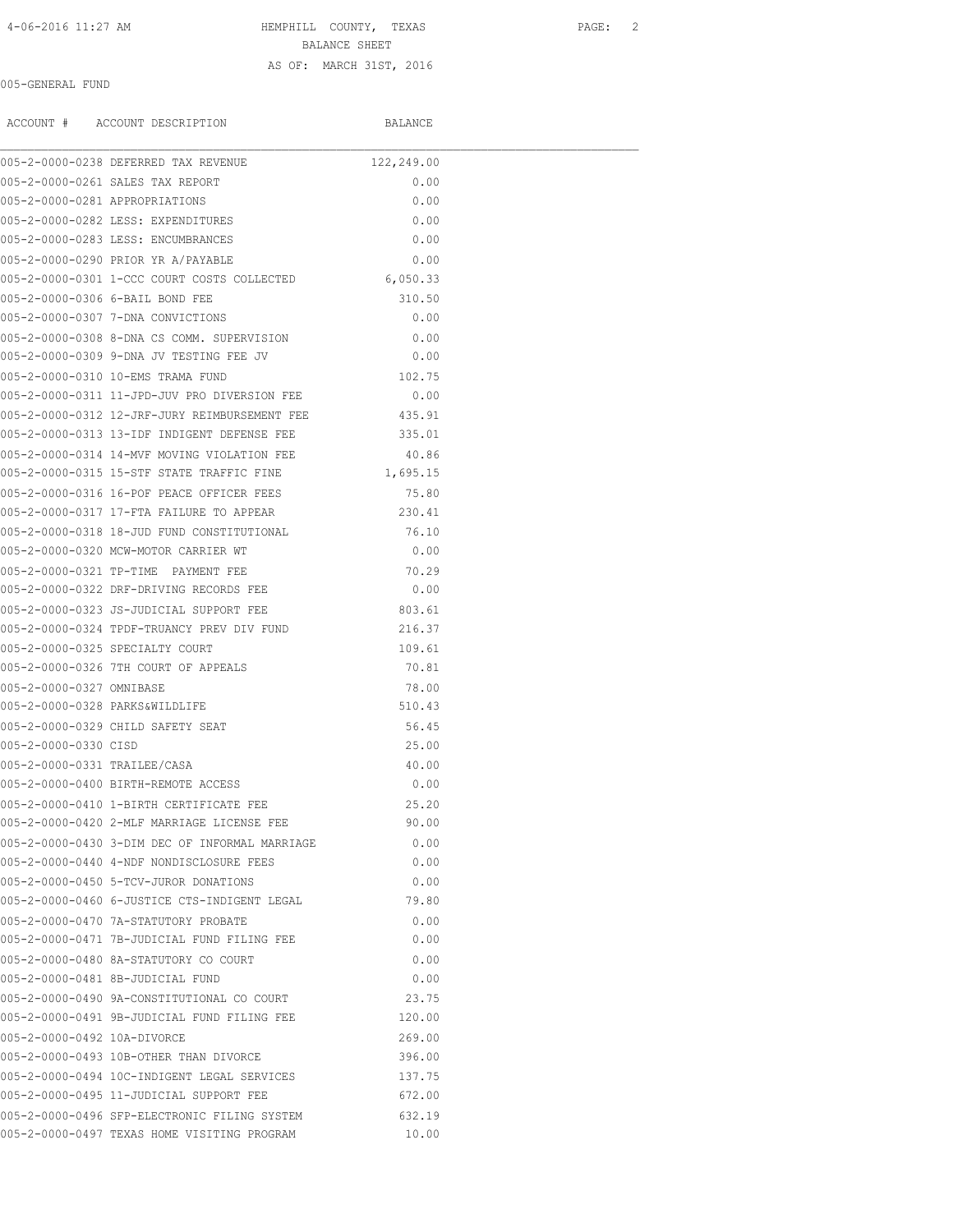HEMPHILL COUNTY, TEXAS PAGE: 3

BALANCE SHEET

## AS OF: MARCH 31ST, 2016

005-GENERAL FUND

| ACCOUNT # ACCOUNT DESCRIPTION                     | BALANCE        |               |                 |
|---------------------------------------------------|----------------|---------------|-----------------|
| 005-2-1510-0221 UNEMPLOYMENT PAYABLE              | 0.00           |               |                 |
| 005-2-1520-0221 UNEMPLOYMENT PAYABLE              | 0.00           |               |                 |
| 005-2-1530-0221 UNEMPLOYMENT PAYABLE              | 0.00           |               |                 |
| 005-2-1540-0221 UNEMPLOYMENT PAYABLE              | 0.00           |               |                 |
| 005-2-2410-0221 UNEMPLOYMENT PAYABLE              | 0.00           |               |                 |
| 005-2-2500-0221 UNEMPLOYMENT PAYABLE              | 0.00           |               |                 |
| 005-2-2550-0221 UNEMPLOYMENT PAYABLE              | 0.00           |               |                 |
| 005-2-2560-0221 UNEMPLOYMENT PAYABLE              | 0.00           |               |                 |
| 005-2-3500-0221 UNEMPLOYMENT PAYABLE              | 0.00           |               |                 |
| 005-2-3600-0221 UNEMPLOYMENT PAYABLE              | 0.00           |               |                 |
| 005-2-7001-0221 UNEMPLOYMENT PAYABLE              | 0.00           |               |                 |
| TOTAL LIABILITIES                                 |                | 208,128.06    |                 |
| EOUITY                                            |                |               |                 |
| ======                                            |                |               |                 |
| 005-3-0000-0301 CURRENT FUND BALANCE              | 15,822,195.81  |               |                 |
| 005-3-0000-0302 BUDGETED FUND BALANCE             | 0.00           |               |                 |
| TOTAL BEGINNING EQUITY                            | 15,822,195.81  |               |                 |
| TOTAL REVENUE                                     | 7,412,652.27   |               |                 |
| TOTAL EXPENSES                                    | 3, 174, 713.62 |               |                 |
| TOTAL REVENUE OVER/(UNDER) EXPENSES 4,237,938.65  |                |               |                 |
| TOTAL EQUITY & REV. OVER/(UNDER) EXP.             |                | 20,060,134.46 |                 |
| TOTAL LIABILITIES, EQUITY & REV.OVER/(UNDER) EXP. |                |               | 20, 268, 262.52 |
|                                                   |                |               | --------------  |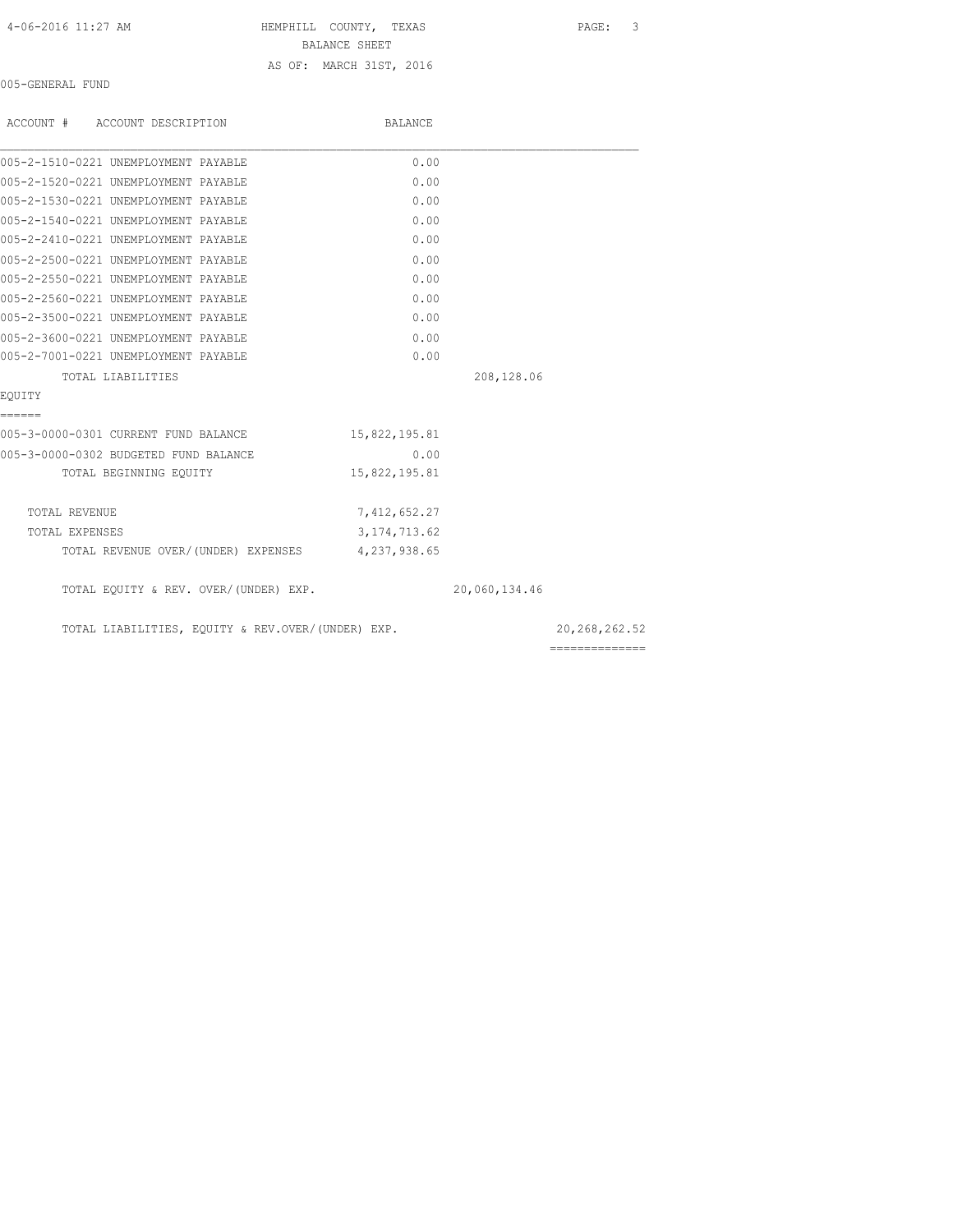| 4-06-2016 11:27 AM                                | HEMPHILL COUNTY, TEXAS  |          | PAGE: 1        |
|---------------------------------------------------|-------------------------|----------|----------------|
|                                                   | BALANCE SHEET           |          |                |
| 008-LAW LIBRARY                                   | AS OF: MARCH 31ST, 2016 |          |                |
|                                                   |                         |          |                |
| ACCOUNT # ACCOUNT DESCRIPTION                     | BALANCE                 |          |                |
| ASSETS                                            |                         |          |                |
| ------                                            |                         |          |                |
| 008-1-0000-0101 CLAIM ON POOLED CASH              | 3,785.26                |          |                |
| 008-1-0000-0102 CASH - LAW LIBRARY                | 0.00                    |          |                |
| 008-1-0000-0191 ESTIMATED REVENUES                | 0.00                    |          |                |
| 008-1-0000-0192 LESS: REVENUES RECEIVED           | 0.00                    |          |                |
|                                                   |                         | 3,785.26 |                |
| TOTAL ASSETS                                      |                         |          | 3,785.26       |
| LIABILITIES                                       |                         |          | ============== |
| ===========                                       |                         |          |                |
| 008-2-0000-0201 AP POOLED                         | 0.00                    |          |                |
| 008-2-0000-0203 ACOUNTS PAYABLE                   | 0.00                    |          |                |
| 008-2-0000-0222 PAYROLL W/H PAYABLE               | 0.00                    |          |                |
| 008-2-0000-0223 PAYROLL FICA PAYABLE              | 0.00                    |          |                |
| 008-2-0000-0224 PAYROLL RETIREMENT PAYABLE        | 0.00                    |          |                |
| 008-2-0000-0225 PAYROLL INSURANCE PAYABLE         | 0.00                    |          |                |
| 008-2-0000-0281 APPROPRIATIONS                    | 0.00                    |          |                |
| 008-2-0000-0282 LESS: EXPENDITURES                | 0.00                    |          |                |
| 008-2-0000-0283 LESS: ENCUMBRANCES                | 0.00                    |          |                |
| 008-2-0000-0290 PRIOR YEAR PAYABLES               | 0.00                    |          |                |
| TOTAL LIABILITIES                                 |                         | 0.00     |                |
| EQUITY                                            |                         |          |                |
| ======<br>008-3-0000-0301 CURRENT FUND BALANCE    | 4,499.26                |          |                |
| 008-3-0000-0302 BUDGETED FUND BALANCE             | 0.00                    |          |                |
| TOTAL BEGINNING EQUITY                            | 4,499.26                |          |                |
|                                                   |                         |          |                |
| TOTAL REVENUE                                     | 1,050.00                |          |                |
| TOTAL EXPENSES                                    | 1,764.00                |          |                |
| TOTAL REVENUE OVER/(UNDER) EXPENSES (314.00)      |                         |          |                |
| TOTAL EQUITY & REV. OVER/(UNDER) EXP.             |                         | 3,785.26 |                |
| TOTAL LIABILITIES, EQUITY & REV.OVER/(UNDER) EXP. |                         |          | 3,785.26       |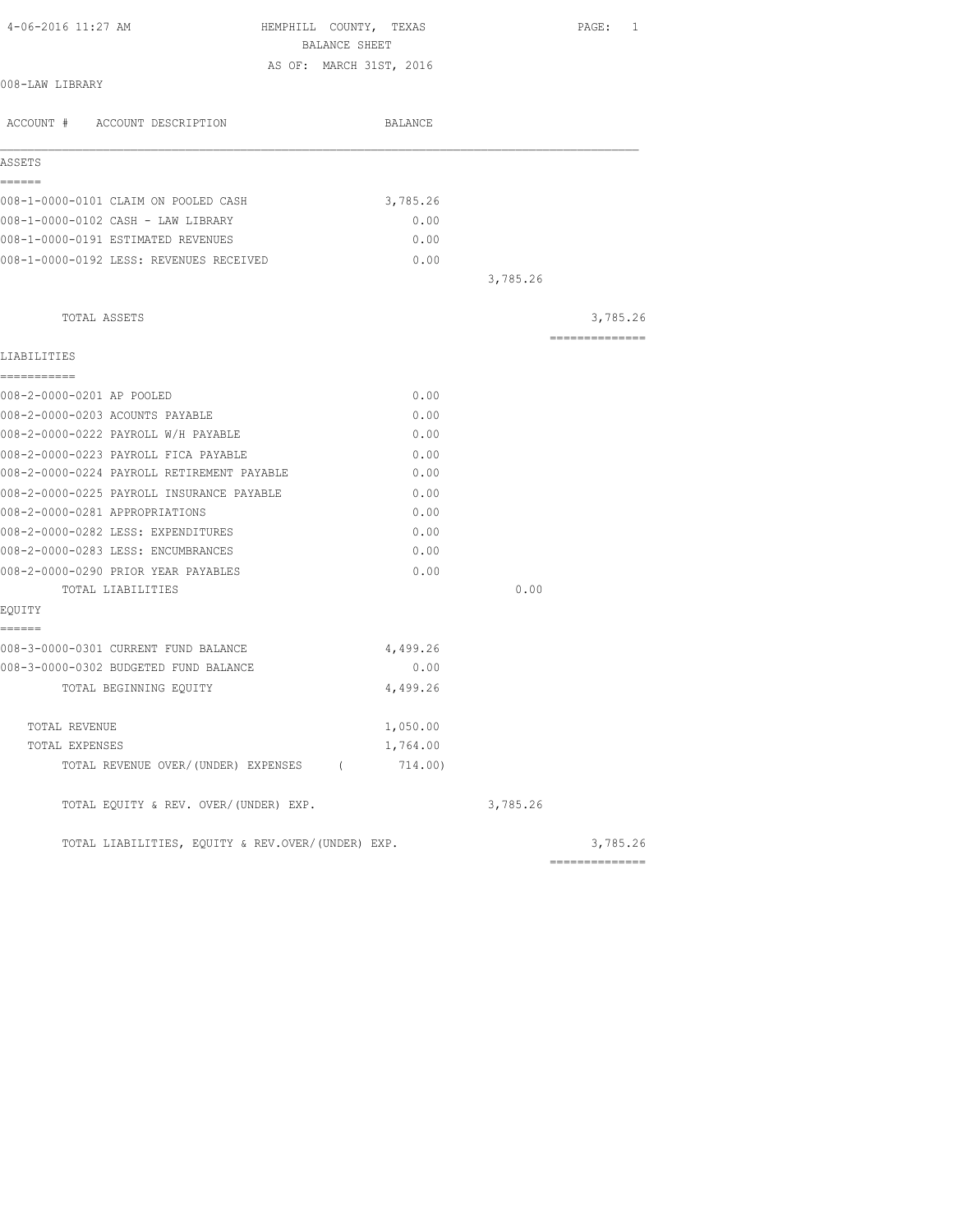| 4-06-2016 11:27 AM                                | HEMPHILL COUNTY, TEXAS  |           | PAGE: 1         |
|---------------------------------------------------|-------------------------|-----------|-----------------|
|                                                   | BALANCE SHEET           |           |                 |
|                                                   | AS OF: MARCH 31ST, 2016 |           |                 |
| 009-SECURITY FEE                                  |                         |           |                 |
| ACCOUNT # ACCOUNT DESCRIPTION                     | BALANCE                 |           |                 |
| ASSETS                                            |                         |           |                 |
| ------                                            |                         |           |                 |
| 009-1-0000-0101 CLAIM ON POOLED CASH              | 60,943.17               |           |                 |
| 009-1-0000-0102 CASH - COUNTY - SECURITY FEE      | 0.00                    |           |                 |
| 009-1-0000-0191 ESTIMATED REVENUES                | 0.00                    |           |                 |
| 009-1-0000-0192 LESS: REVENUES RECEIVED           | 0.00                    |           |                 |
|                                                   |                         | 60,943.17 |                 |
| TOTAL ASSETS                                      |                         |           | 60,943.17       |
| LIABILITIES                                       |                         |           | --------------- |
| ===========                                       |                         |           |                 |
| 009-2-0000-0201 AP POOLED                         | 0.00                    |           |                 |
| 009-2-0000-0203 ACOUNTS PAYABLE                   | 0.00                    |           |                 |
| 009-2-0000-0222 PAYROLL W/H PAYABLE               | 0.00                    |           |                 |
| 009-2-0000-0223 PAYROLL FICA PAYABLE              | 0.00                    |           |                 |
| 009-2-0000-0224 PAYROLL RETIREMENT PAYABLE        | 0.00                    |           |                 |
| 009-2-0000-0225 PAYROLL INSURANCE PAYABLE         | 0.00                    |           |                 |
| 009-2-0000-0281 APPROPRIATIONS                    | 0.00                    |           |                 |
| 009-2-0000-0282 LESS: EXPENDITURES                | 0.00                    |           |                 |
| 009-2-0000-0283 LESS: ENCUMBRANCES                | 0.00                    |           |                 |
| 009-2-0000-0290 PRIOR YR A/PAYABLE                | 0.00                    |           |                 |
| TOTAL LIABILITIES                                 |                         | 0.00      |                 |
| EQUITY<br>------                                  |                         |           |                 |
| 009-3-0000-0301 CURRENT FUND BALANCE              | 65, 131.85              |           |                 |
| 009-3-0000-0302 BUDGETED FUND BALANCE             | 0.00                    |           |                 |
| TOTAL BEGINNING EQUITY                            | 65, 131.85              |           |                 |
| TOTAL REVENUE                                     | 2,271.27                |           |                 |
| TOTAL EXPENSES                                    | 6,459.95                |           |                 |
| TOTAL REVENUE OVER/(UNDER) EXPENSES (4,188.68)    |                         |           |                 |
| TOTAL EQUITY & REV. OVER/(UNDER) EXP.             |                         | 60,943.17 |                 |
| TOTAL LIABILITIES, EQUITY & REV.OVER/(UNDER) EXP. |                         |           | 60,943.17       |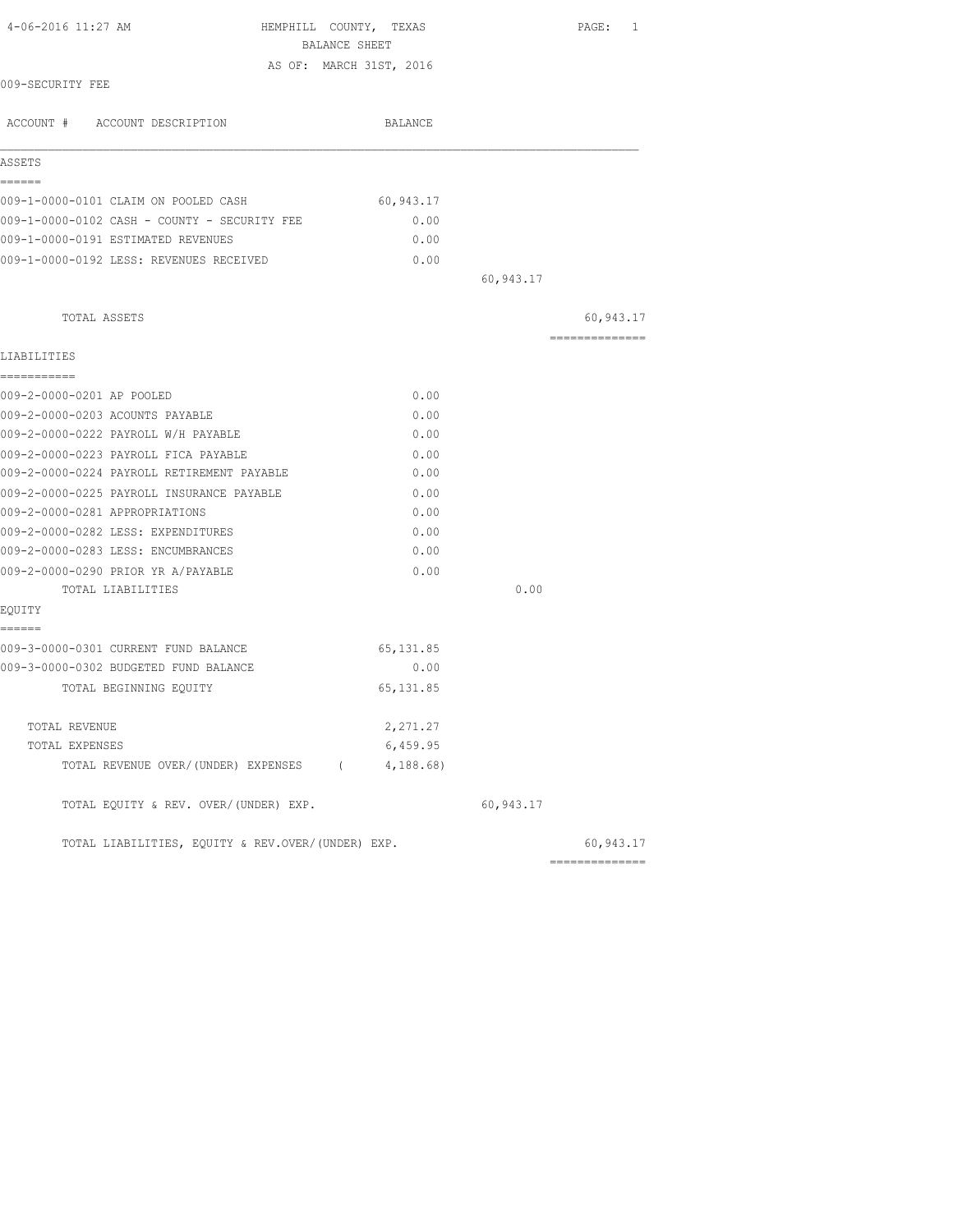| 4-06-2016 11:27 AM                                | HEMPHILL COUNTY, TEXAS  | BALANCE SHEET |                |            | PAGE: 1        |  |
|---------------------------------------------------|-------------------------|---------------|----------------|------------|----------------|--|
|                                                   | AS OF: MARCH 31ST, 2016 |               |                |            |                |  |
| 010-AIRPORT                                       |                         |               |                |            |                |  |
| ACCOUNT # ACCOUNT DESCRIPTION                     |                         |               | <b>BALANCE</b> |            |                |  |
| ASSETS                                            |                         |               |                |            |                |  |
| ------<br>010-1-0000-0102 CASH - AIRPORT          |                         |               | 366, 531.78    |            |                |  |
| 010-1-0000-0104 AIRPORT PREPAID INSURANCE         |                         |               | 0.00           |            |                |  |
| 010-1-0000-0110 INVESTED CASH/YR 2000             |                         |               | 0.00           |            |                |  |
| 010-1-0000-0111 INVESTED CASH/AIRPORT             |                         |               | 0.00           |            |                |  |
| 010-1-0000-0191 ESTIMATED REVENUES                |                         |               | 0.00           |            |                |  |
| 010-1-0000-0192 LESS: REVENUES RECEIVED           |                         |               | 0.00           |            |                |  |
|                                                   |                         |               |                | 366,531.78 |                |  |
| TOTAL ASSETS                                      |                         |               |                |            | 366, 531.78    |  |
|                                                   |                         |               |                |            | -------------- |  |
| LIABILITIES                                       |                         |               |                |            |                |  |
| -----------<br>010-2-0000-0203 ACCOUNTS PAYABLE   |                         |               | 0.00           |            |                |  |
| 010-2-0000-0222 PAYROLL W/H PAYABLE               |                         |               | 0.00           |            |                |  |
| 010-2-0000-0223 PAYROLL FICA PAYABLE              |                         |               | 0.00           |            |                |  |
| 010-2-0000-0224 PAYROLL RETIREMENT PAYABLE        |                         |               | 0.00           |            |                |  |
| 010-2-0000-0225 PAYROLL INSURANCE PAYABLE         |                         |               | 0.00           |            |                |  |
| 010-2-0000-0235 DUE TO GENERAL FUND               |                         |               | 0.00           |            |                |  |
| 010-2-0000-0281 APPROPRIATIONS                    |                         |               | 0.00           |            |                |  |
| 010-2-0000-0282 LESS: EXPENDITURES                |                         |               | 0.00           |            |                |  |
| 010-2-0000-0283 LESS: ENCUMBRANCES                |                         |               | 0.00           |            |                |  |
| 010-2-0000-0290 PRIOR YR A/PAYABLE                |                         | $\sqrt{2}$    | 50,000.00)     |            |                |  |
| TOTAL LIABILITIES                                 |                         |               | $\sqrt{2}$     | 50,000.00) |                |  |
| EQUITY                                            |                         |               |                |            |                |  |
| ======<br>010-3-0000-0301 CURRENT FUND BALANCE    |                         |               | 290,600.57     |            |                |  |
| 010-3-0000-0302 BUDGETED FUND BALANCE             |                         |               | 0.00           |            |                |  |
| TOTAL BEGINNING EQUITY                            |                         |               | 290,600.57     |            |                |  |
| TOTAL REVENUE                                     |                         |               | 202, 312.02    |            |                |  |
| TOTAL EXPENSES                                    |                         |               | 76,380.81      |            |                |  |
| TOTAL REVENUE OVER/ (UNDER) EXPENSES              |                         |               | 125, 931.21    |            |                |  |
| TOTAL EQUITY & REV. OVER/(UNDER) EXP.             |                         |               |                | 416,531.78 |                |  |
| TOTAL LIABILITIES, EQUITY & REV.OVER/(UNDER) EXP. |                         |               |                |            | 366, 531.78    |  |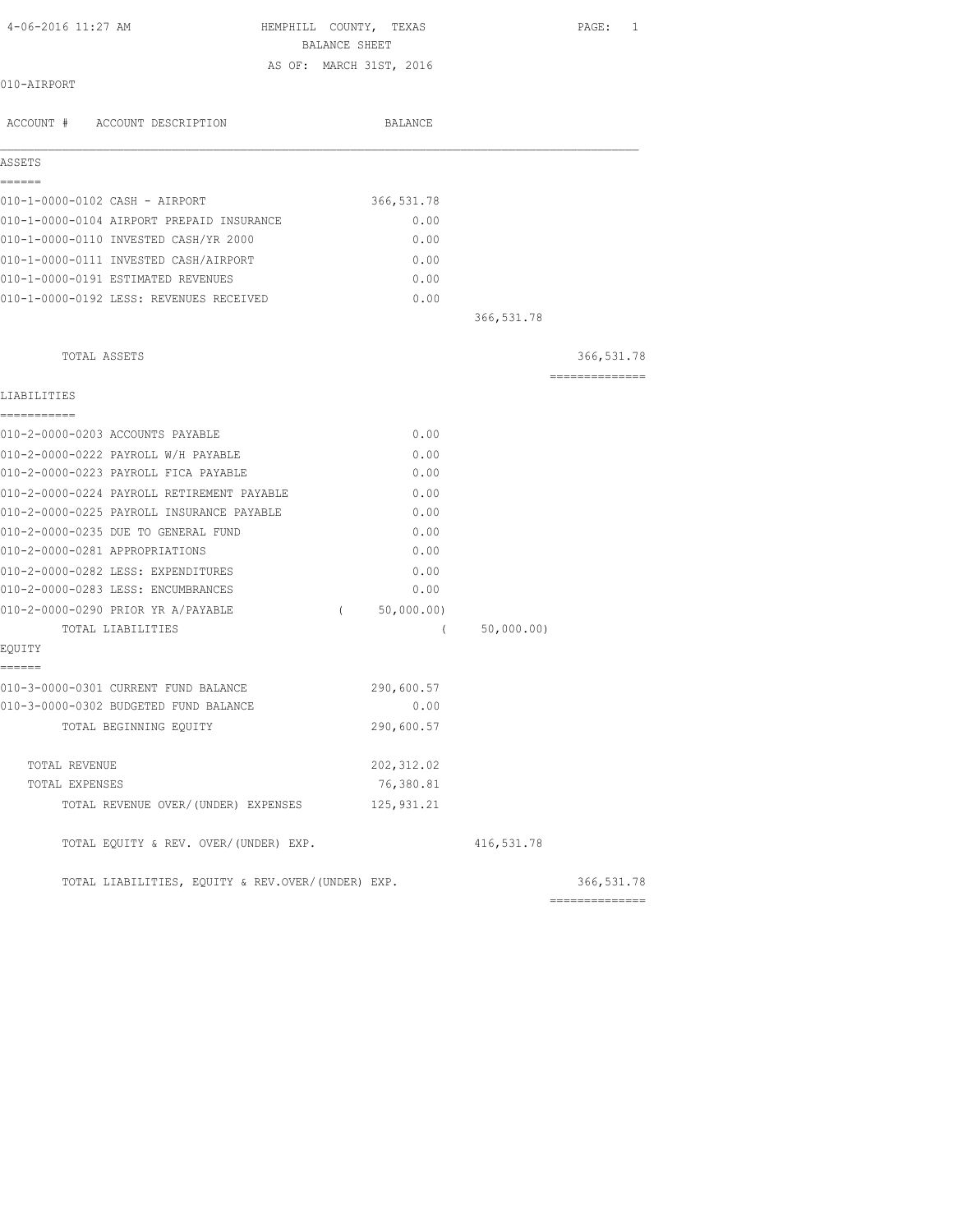| 4-06-2016 11:27 AM                                           | HEMPHILL COUNTY, TEXAS<br>BALANCE SHEET |             |              | 1<br>PAGE:                     |
|--------------------------------------------------------------|-----------------------------------------|-------------|--------------|--------------------------------|
| 011-ROAD & BRIDGE PCT 1                                      | AS OF: MARCH 31ST, 2016                 |             |              |                                |
|                                                              |                                         |             |              |                                |
| ACCOUNT # ACCOUNT DESCRIPTION                                |                                         | BALANCE     |              |                                |
| ASSETS                                                       |                                         |             |              |                                |
| ------<br>011-1-0000-0101 CLAIM ON POOLED CASH               |                                         | 996,693.78  |              |                                |
| 011-1-0000-0102 CASH - ROAD & BRIDGE PCT 1                   |                                         | 0.00        |              |                                |
| 011-1-0000-0104 PCT 1 PREPAID INSURANCE                      |                                         | 432.12      |              |                                |
| 011-1-0000-0110 INVESTMENTS                                  |                                         | 0.00        |              |                                |
| 011-1-0000-0118 PROPERTY TAX RECEIVABLE                      |                                         | 9,153.72    |              |                                |
| 011-1-0000-0121 ALLOWANCE FOR BAD DEBT                       | $\sqrt{2}$                              | 2,471.53)   |              |                                |
| 011-1-0000-0191 ESTIMATED REVENUES                           |                                         | 0.00        |              |                                |
| 011-1-0000-0192 LESS: REVENUES RECEIVED                      |                                         | 0.00        |              |                                |
|                                                              |                                         |             | 1,003,808.09 |                                |
| TOTAL ASSETS                                                 |                                         |             |              | 1,003,808.09                   |
| LIABILITIES                                                  |                                         |             |              | ---------------                |
| ===========                                                  |                                         | 77.75)      |              |                                |
| 011-2-0000-0201 AP POOLED<br>011-2-0000-0203 ACOUNTS PAYABLE | $\left($                                | 0.00        |              |                                |
| 011-2-0000-0211 DUE FROM OTHER FUNDS                         |                                         | 0.00        |              |                                |
| 011-2-0000-0220 DEFERRED COMPENSATION                        |                                         | 0.00        |              |                                |
| 011-2-0000-0222 WITHHOLDING PAYABLE                          |                                         | 0.00        |              |                                |
| 011-2-0000-0223 FICA PAYABLE                                 |                                         | 0.00        |              |                                |
| 011-2-0000-0224 RETIREMENT PAYABLE                           |                                         | 0.00        |              |                                |
| 011-2-0000-0225 INSURANCE PAYABLE                            |                                         | 0.00        |              |                                |
| 011-2-0000-0226 CAFE PLAN PAYABLE                            | $\left($                                | 3.83)       |              |                                |
| 011-2-0000-0228 VALIC PAYABLE                                |                                         | 0.00        |              |                                |
| 011-2-0000-0230 DEFERRED REVENUE                             |                                         | 6,042.40    |              |                                |
| 011-2-0000-0281 APPROPRIATIONS                               |                                         | 0.00        |              |                                |
| 011-2-0000-0282 LESS: EXPENDITURES                           |                                         | 0.00        |              |                                |
| 011-2-0000-0283 LESS: ENCUMBRANCES                           |                                         | 0.00        |              |                                |
| 011-2-0000-0290 PRIOR YR A/PAYABLE                           |                                         | 0.00        |              |                                |
| 011-2-4011-0221 UNEMPLOYMENT PAYABLE                         |                                         | 0.00        |              |                                |
| TOTAL LIABILITIES<br>EQUITY                                  |                                         |             | 5,960.82     |                                |
| ======                                                       |                                         |             |              |                                |
| 011-3-0000-0301 CURRENT FUND BALANCE                         |                                         | 763, 140.33 |              |                                |
| 011-3-0000-0302 BUDGETED FUND BALANCE                        |                                         | 0.00        |              |                                |
| TOTAL BEGINNING EQUITY                                       |                                         | 763, 140.33 |              |                                |
| TOTAL REVENUE                                                |                                         | 403,709.81  |              |                                |
| TOTAL EXPENSES                                               |                                         | 169,002.87  |              |                                |
| TOTAL REVENUE OVER/(UNDER) EXPENSES                          |                                         | 234,706.94  |              |                                |
| TOTAL EQUITY & REV. OVER/(UNDER) EXP.                        |                                         |             | 997,847.27   |                                |
| TOTAL LIABILITIES, EQUITY & REV.OVER/(UNDER) EXP.            |                                         |             |              | 1,003,808.09<br>============== |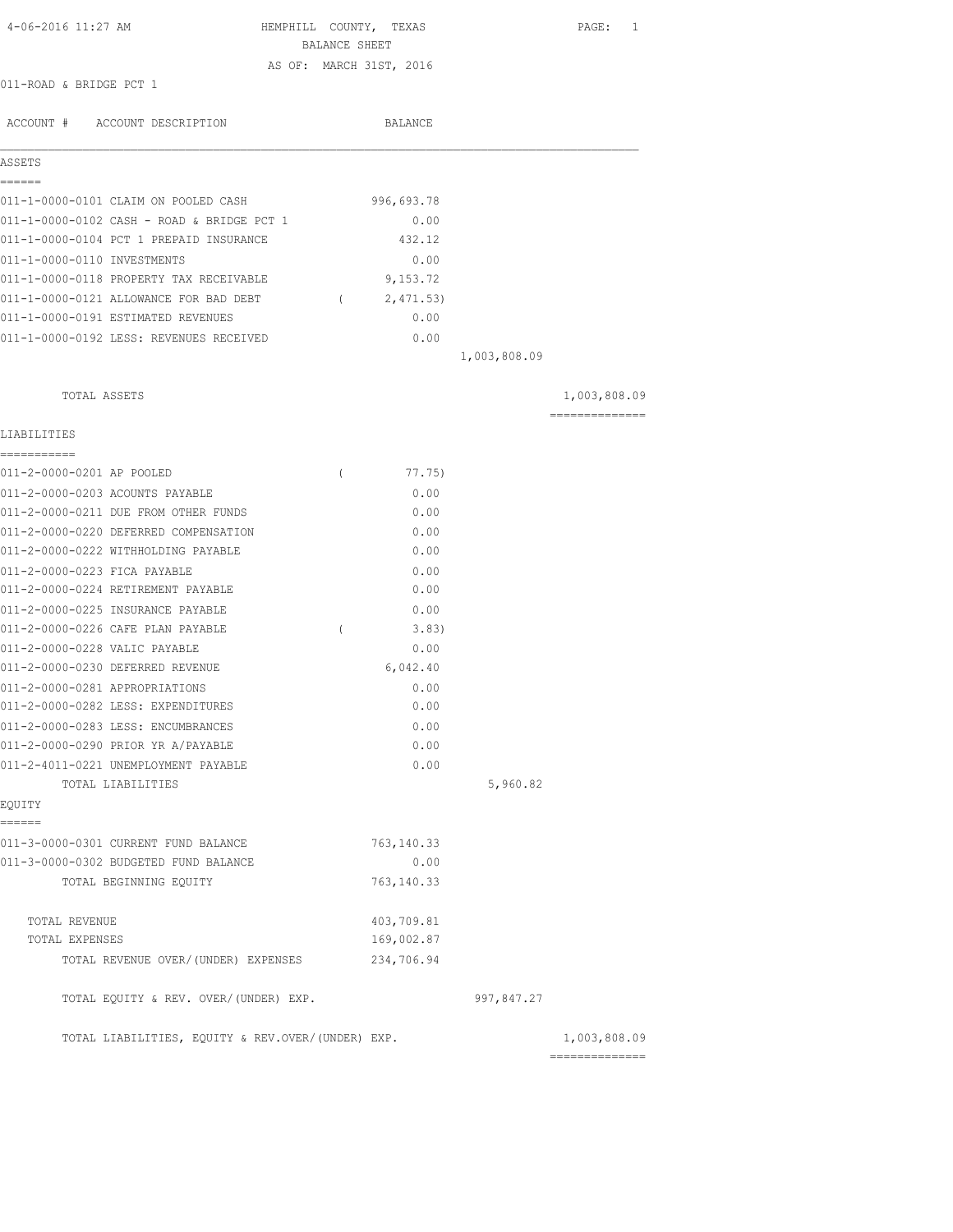| 4-06-2016 11:27 AM                                | HEMPHILL COUNTY, TEXAS<br>BALANCE SHEET | PAGE: 1                                                                                                                                                                                                                                                                                                                                                                                                                                                                                |
|---------------------------------------------------|-----------------------------------------|----------------------------------------------------------------------------------------------------------------------------------------------------------------------------------------------------------------------------------------------------------------------------------------------------------------------------------------------------------------------------------------------------------------------------------------------------------------------------------------|
| 012-ROAD & BRIDGE PCT 2                           | AS OF: MARCH 31ST, 2016                 |                                                                                                                                                                                                                                                                                                                                                                                                                                                                                        |
|                                                   |                                         |                                                                                                                                                                                                                                                                                                                                                                                                                                                                                        |
| ACCOUNT # ACCOUNT DESCRIPTION                     | BALANCE                                 |                                                                                                                                                                                                                                                                                                                                                                                                                                                                                        |
| ASSETS<br>======                                  |                                         |                                                                                                                                                                                                                                                                                                                                                                                                                                                                                        |
| 012-1-0000-0101 CLAIM ON POOLED CASH              | 1,477,216.96                            |                                                                                                                                                                                                                                                                                                                                                                                                                                                                                        |
| 012-1-0000-0102 CASH - ROAD & BRIDGE PCT 2        | 0.00                                    |                                                                                                                                                                                                                                                                                                                                                                                                                                                                                        |
| 012-1-0000-0104 PCT 2 PREPAID INSURANCE           | 432.12                                  |                                                                                                                                                                                                                                                                                                                                                                                                                                                                                        |
| 012-1-0000-0110 INVESTMENTS                       | 0.00                                    |                                                                                                                                                                                                                                                                                                                                                                                                                                                                                        |
| 012-1-0000-0118 PROPERTY TAX RECEIVABLE           | 9,676.79                                |                                                                                                                                                                                                                                                                                                                                                                                                                                                                                        |
| 012-1-0000-0121 ALLOWANCE FOR BAD DEBT            | 2,612.76)<br>$\overline{a}$             |                                                                                                                                                                                                                                                                                                                                                                                                                                                                                        |
| 012-1-0000-0191 ESTIMATED REVENUES                | 0.00                                    |                                                                                                                                                                                                                                                                                                                                                                                                                                                                                        |
| 012-1-0000-0192 LESS: REVENUES RECEIVED           | 0.00                                    |                                                                                                                                                                                                                                                                                                                                                                                                                                                                                        |
|                                                   |                                         | 1,484,713.11                                                                                                                                                                                                                                                                                                                                                                                                                                                                           |
| TOTAL ASSETS                                      |                                         | 1,484,713.11                                                                                                                                                                                                                                                                                                                                                                                                                                                                           |
| LIABILITIES                                       |                                         | $\begin{array}{cccccccccc} \multicolumn{2}{c}{} & \multicolumn{2}{c}{} & \multicolumn{2}{c}{} & \multicolumn{2}{c}{} & \multicolumn{2}{c}{} & \multicolumn{2}{c}{} & \multicolumn{2}{c}{} & \multicolumn{2}{c}{} & \multicolumn{2}{c}{} & \multicolumn{2}{c}{} & \multicolumn{2}{c}{} & \multicolumn{2}{c}{} & \multicolumn{2}{c}{} & \multicolumn{2}{c}{} & \multicolumn{2}{c}{} & \multicolumn{2}{c}{} & \multicolumn{2}{c}{} & \multicolumn{2}{c}{} & \multicolumn{2}{c}{} & \mult$ |
| 012-2-0000-0201 AP POOLED                         | 4.05)<br>$\left($                       |                                                                                                                                                                                                                                                                                                                                                                                                                                                                                        |
| 012-2-0000-0203 ACOUNTS PAYABLE                   | 0.00                                    |                                                                                                                                                                                                                                                                                                                                                                                                                                                                                        |
| 012-2-0000-0211 DUE FROM OTHER FUNDS              | 0.00                                    |                                                                                                                                                                                                                                                                                                                                                                                                                                                                                        |
| 012-2-0000-0220 DEFERRED COMPENSATION             | 0.00                                    |                                                                                                                                                                                                                                                                                                                                                                                                                                                                                        |
| 012-2-0000-0222 WITHHOLDING PAYABLE               | 0.00                                    |                                                                                                                                                                                                                                                                                                                                                                                                                                                                                        |
| 012-2-0000-0223 FICA PAYABLE                      | 0.00                                    |                                                                                                                                                                                                                                                                                                                                                                                                                                                                                        |
| 012-2-0000-0224 RETIREMENT PAYABLE                | 0.00                                    |                                                                                                                                                                                                                                                                                                                                                                                                                                                                                        |
| 012-2-0000-0225 INSURANCE PAYABLE                 | 8.96                                    |                                                                                                                                                                                                                                                                                                                                                                                                                                                                                        |
| 012-2-0000-0226 CAFE PLAN PAYABLE                 | 917.75)<br>$\left($                     |                                                                                                                                                                                                                                                                                                                                                                                                                                                                                        |
| 012-2-0000-0227 LEVY PAYABLE                      | 0.00                                    |                                                                                                                                                                                                                                                                                                                                                                                                                                                                                        |
| 012-2-0000-0228 VAL DEF                           | 0.00                                    |                                                                                                                                                                                                                                                                                                                                                                                                                                                                                        |
| 012-2-0000-0230 DEFERRED REVENUE                  | 6,387.68                                |                                                                                                                                                                                                                                                                                                                                                                                                                                                                                        |
| 012-2-0000-0281 APPROPRIATIONS                    | 0.00                                    |                                                                                                                                                                                                                                                                                                                                                                                                                                                                                        |
| 012-2-0000-0282 LESS: EXPENDITURES                | 0.00                                    |                                                                                                                                                                                                                                                                                                                                                                                                                                                                                        |
| 012-2-0000-0283 LESS: ENCUMBRANCES                | 0.00                                    |                                                                                                                                                                                                                                                                                                                                                                                                                                                                                        |
| 012-2-0000-0290 PRIOR YR A/PAYABLE                | 0.00                                    |                                                                                                                                                                                                                                                                                                                                                                                                                                                                                        |
| 012-2-4012-0221 UNEMPLOYMENT PAYABLE              | 0.00                                    |                                                                                                                                                                                                                                                                                                                                                                                                                                                                                        |
| TOTAL LIABILITIES                                 |                                         | 5,474.84                                                                                                                                                                                                                                                                                                                                                                                                                                                                               |
| EQUITY<br>======                                  |                                         |                                                                                                                                                                                                                                                                                                                                                                                                                                                                                        |
| 012-3-0000-0301 CURRENT FUND BALANCE              | 1,228,034.14                            |                                                                                                                                                                                                                                                                                                                                                                                                                                                                                        |
| 012-3-0000-0302 BUDGETED FUND BALANCE             | 0.00                                    |                                                                                                                                                                                                                                                                                                                                                                                                                                                                                        |
| TOTAL BEGINNING EQUITY                            | 1,228,034.14                            |                                                                                                                                                                                                                                                                                                                                                                                                                                                                                        |
|                                                   |                                         |                                                                                                                                                                                                                                                                                                                                                                                                                                                                                        |
| TOTAL REVENUE                                     | 434, 935.26                             |                                                                                                                                                                                                                                                                                                                                                                                                                                                                                        |
| TOTAL EXPENSES                                    | 183,731.13                              |                                                                                                                                                                                                                                                                                                                                                                                                                                                                                        |
| TOTAL REVENUE OVER/(UNDER) EXPENSES               | 251,204.13                              |                                                                                                                                                                                                                                                                                                                                                                                                                                                                                        |
| TOTAL EQUITY & REV. OVER/(UNDER) EXP.             |                                         | 1,479,238.27                                                                                                                                                                                                                                                                                                                                                                                                                                                                           |
| TOTAL LIABILITIES, EQUITY & REV.OVER/(UNDER) EXP. |                                         | 1,484,713.11<br>--------------                                                                                                                                                                                                                                                                                                                                                                                                                                                         |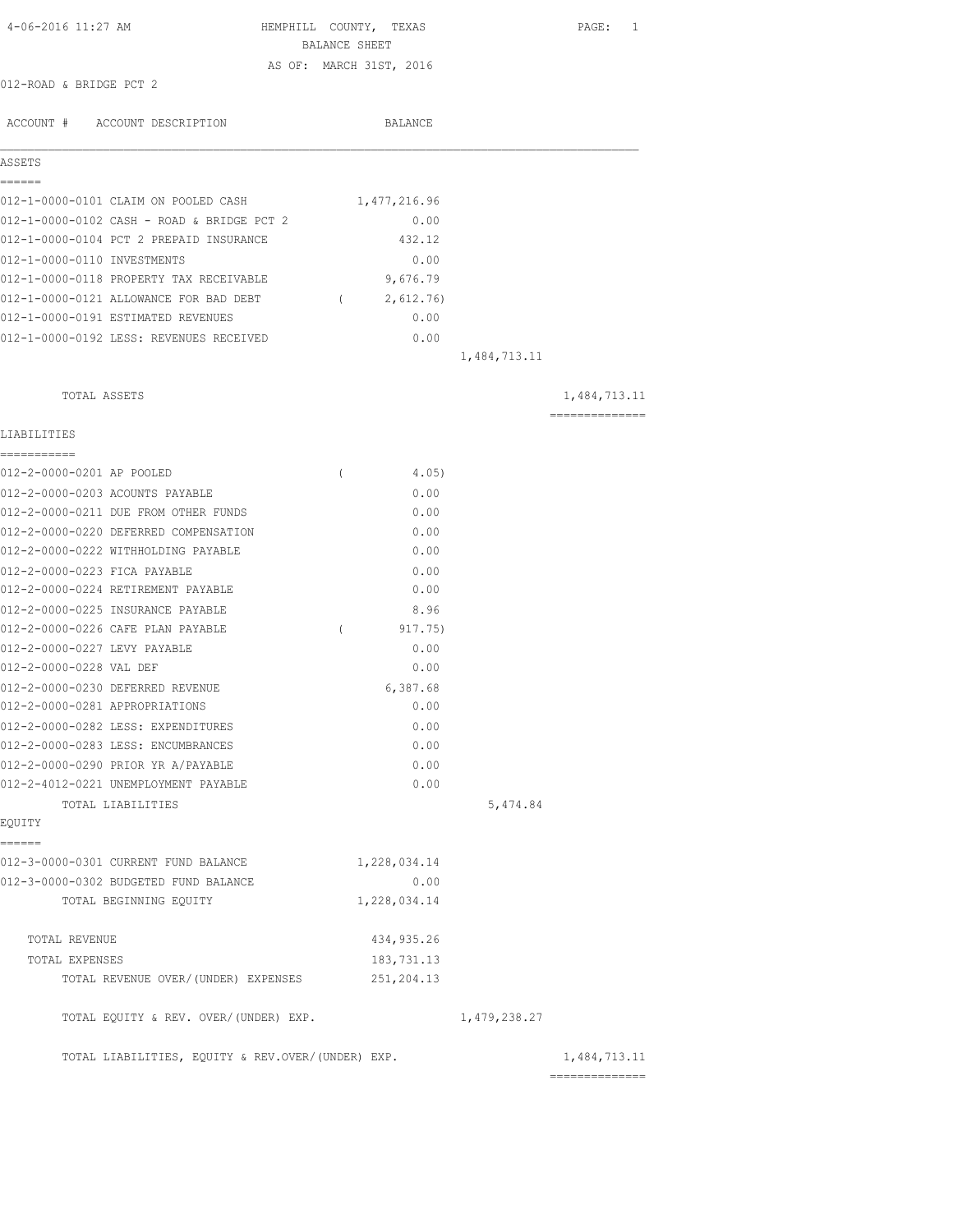| 4-06-2016 11:27 AM                                                      | HEMPHILL COUNTY, TEXAS<br>BALANCE SHEET |              | PAGE: 1        |
|-------------------------------------------------------------------------|-----------------------------------------|--------------|----------------|
|                                                                         | AS OF: MARCH 31ST, 2016                 |              |                |
| 013-ROAD & BRIDGE PCT 3                                                 |                                         |              |                |
|                                                                         |                                         |              |                |
| ACCOUNT # ACCOUNT DESCRIPTION                                           | BALANCE                                 |              |                |
|                                                                         |                                         |              |                |
| ASSETS                                                                  |                                         |              |                |
|                                                                         |                                         |              |                |
| 013-1-0000-0101 CLAIM ON POOLED CASH                                    | 1,010,886.17                            |              |                |
| 013-1-0000-0102 CASH - ROAD & BRIDGE PCT 3                              | 0.00                                    |              |                |
| 013-1-0000-0104 PCT 3 PREPAID INSURANCE                                 | 720.20                                  |              |                |
| 013-1-0000-0110 INVESTMENTS                                             | 0.00                                    |              |                |
| 013-1-0000-0118 PROPERTY TAX RECEIVABLE                                 | 17,261.30                               |              |                |
| 013-1-0000-0121 ALLOWANCE FOR BAD DEBT (4,660.59)                       |                                         |              |                |
| 013-1-0000-0191 ESTIMATED REVENUES                                      | 0.00                                    |              |                |
| 013-1-0000-0192 LESS: REVENUES RECEIVED                                 | 0.00                                    |              |                |
|                                                                         |                                         | 1,024,207.08 |                |
| TOTAL ASSETS                                                            |                                         |              | 1,024,207.08   |
|                                                                         |                                         |              | ============== |
| LIABILITIES                                                             |                                         |              |                |
| ===========                                                             |                                         |              |                |
| 013-2-0000-0201 AP POOLED                                               | 16.03)<br>$\left($                      |              |                |
| 013-2-0000-0203 ACOUNTS PAYABLE<br>013-2-0000-0211 DUE FROM OTHER FUNDS | 0.00<br>0.00                            |              |                |
| 013-2-0000-0222 WITHHOLDING PAYABLE                                     | 0.00                                    |              |                |
| 013-2-0000-0223 FICA PAYABLE                                            | 0.00                                    |              |                |
| 013-2-0000-0224 RETIREMENT PAYABLE                                      | 0.00                                    |              |                |
| 013-2-0000-0225 INSURANCE PAYABLE                                       | 2.30                                    |              |                |
| 013-2-0000-0226 CAFE PLAN PAYABLE                                       | 892.77                                  |              |                |
| 013-2-0000-0227 LEVY PAYABLE                                            | 0.00                                    |              |                |
| 013-2-0000-0230 DEFERRED REVENUE                                        | 11,394.24                               |              |                |
| 013-2-0000-0281 APPROPRIATIONS                                          | 0.00                                    |              |                |
| 013-2-0000-0282 LESS: EXPENDITURES                                      | 0.00                                    |              |                |
| 013-2-0000-0283 LESS: ENCUMBRANCES                                      | 0.00                                    |              |                |
| 013-2-0000-0290 PRIOR YR A/PAYABLE                                      | 0.00                                    |              |                |
| 013-2-4013-0221 UNEMPLOYMENT PAYABLE                                    | 0.00                                    |              |                |
| TOTAL LIABILITIES                                                       |                                         | 12,273.28    |                |
| EQUITY                                                                  |                                         |              |                |
| ======                                                                  |                                         |              |                |
| 013-3-0000-0301 CURRENT FUND BALANCE                                    | 698,011.33                              |              |                |
| 013-3-0000-0302 BUDGETED FUND BALANCE                                   | 0.00                                    |              |                |
| TOTAL BEGINNING EQUITY                                                  | 698,011.33                              |              |                |
| TOTAL REVENUE                                                           | 1, 141, 147.99                          |              |                |
| TOTAL EXPENSES                                                          | 827, 225.52                             |              |                |
| TOTAL REVENUE OVER/ (UNDER) EXPENSES                                    | 313, 922.47                             |              |                |
| TOTAL EQUITY & REV. OVER/(UNDER) EXP.                                   |                                         | 1,011,933.80 |                |
| TOTAL LIABILITIES, EQUITY & REV.OVER/(UNDER) EXP.                       |                                         |              | 1,024,207.08   |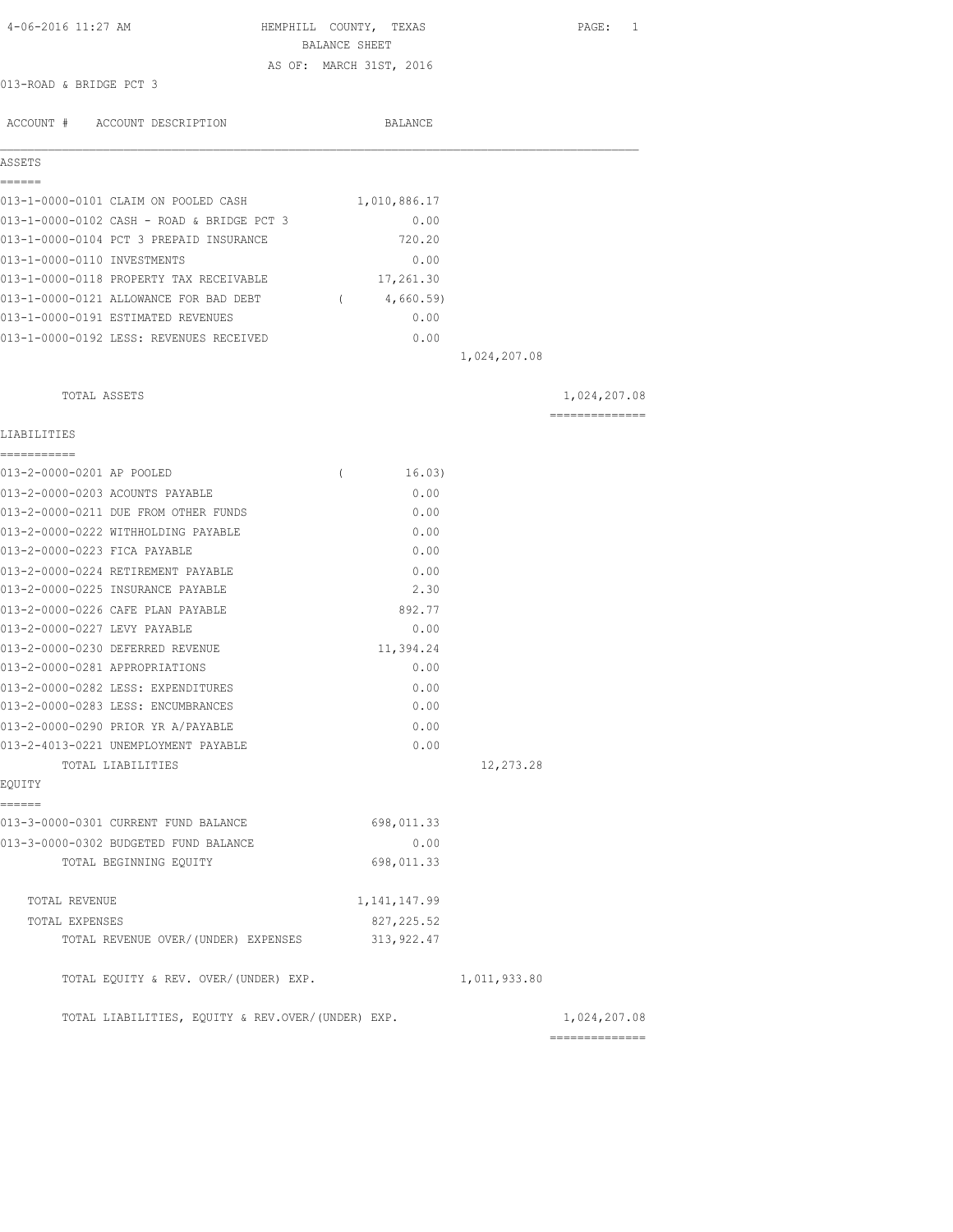| 4-06-2016 11:27 AM                                | HEMPHILL COUNTY, TEXAS  |              | PAGE: 1                                                                                                                                                                                                                                                                                                                                                                                                                                                                                |
|---------------------------------------------------|-------------------------|--------------|----------------------------------------------------------------------------------------------------------------------------------------------------------------------------------------------------------------------------------------------------------------------------------------------------------------------------------------------------------------------------------------------------------------------------------------------------------------------------------------|
|                                                   | BALANCE SHEET           |              |                                                                                                                                                                                                                                                                                                                                                                                                                                                                                        |
| 014-ROAD & BRIDGE PCT 4                           | AS OF: MARCH 31ST, 2016 |              |                                                                                                                                                                                                                                                                                                                                                                                                                                                                                        |
|                                                   |                         |              |                                                                                                                                                                                                                                                                                                                                                                                                                                                                                        |
| ACCOUNT # ACCOUNT DESCRIPTION                     | BALANCE                 |              |                                                                                                                                                                                                                                                                                                                                                                                                                                                                                        |
| ASSETS                                            |                         |              |                                                                                                                                                                                                                                                                                                                                                                                                                                                                                        |
| ------                                            |                         |              |                                                                                                                                                                                                                                                                                                                                                                                                                                                                                        |
| 014-1-0000-0101 CLAIM ON POOLED CASH              | 1,668,534.50            |              |                                                                                                                                                                                                                                                                                                                                                                                                                                                                                        |
| 014-1-0000-0102 CASH - ROAD & BRIDGE PCT 4        | 0.00                    |              |                                                                                                                                                                                                                                                                                                                                                                                                                                                                                        |
| 014-1-0000-0104 PCT 4 PREPAID INSURANCE           | 720.20                  |              |                                                                                                                                                                                                                                                                                                                                                                                                                                                                                        |
| 014-1-0000-0110 INVESTMENTS                       | 0.00                    |              |                                                                                                                                                                                                                                                                                                                                                                                                                                                                                        |
| 014-1-0000-0118 PROPERTY TAX RECEIVABLE           | 16,215.16               |              |                                                                                                                                                                                                                                                                                                                                                                                                                                                                                        |
| 014-1-0000-0121 ALLOWANCE FOR BAD DEBT            | 4,378.13)<br>$\sqrt{2}$ |              |                                                                                                                                                                                                                                                                                                                                                                                                                                                                                        |
| 014-1-0000-0191 ESTIMATED REVENUES                | 0.00                    |              |                                                                                                                                                                                                                                                                                                                                                                                                                                                                                        |
| 014-1-0000-0192 LESS: REVENUES RECEIVED           | 0.00                    |              |                                                                                                                                                                                                                                                                                                                                                                                                                                                                                        |
|                                                   |                         | 1,681,091.73 |                                                                                                                                                                                                                                                                                                                                                                                                                                                                                        |
| TOTAL ASSETS                                      |                         |              | 1,681,091.73                                                                                                                                                                                                                                                                                                                                                                                                                                                                           |
| LIABILITIES                                       |                         |              | $\begin{array}{cccccccccccccc} \multicolumn{2}{c}{} & \multicolumn{2}{c}{} & \multicolumn{2}{c}{} & \multicolumn{2}{c}{} & \multicolumn{2}{c}{} & \multicolumn{2}{c}{} & \multicolumn{2}{c}{} & \multicolumn{2}{c}{} & \multicolumn{2}{c}{} & \multicolumn{2}{c}{} & \multicolumn{2}{c}{} & \multicolumn{2}{c}{} & \multicolumn{2}{c}{} & \multicolumn{2}{c}{} & \multicolumn{2}{c}{} & \multicolumn{2}{c}{} & \multicolumn{2}{c}{} & \multicolumn{2}{c}{} & \multicolumn{2}{c}{} & \$ |
| ----------<br>014-2-0000-0201 AP POOLED           | 0.00                    |              |                                                                                                                                                                                                                                                                                                                                                                                                                                                                                        |
| 014-2-0000-0203 ACOUNTS PAYABLE                   | 0.00                    |              |                                                                                                                                                                                                                                                                                                                                                                                                                                                                                        |
| 014-2-0000-0211 DUE FROM OTHER FUNDS              | 0.00                    |              |                                                                                                                                                                                                                                                                                                                                                                                                                                                                                        |
| 014-2-0000-0222 WITHHOLDING PAYABLE               | 0.00                    |              |                                                                                                                                                                                                                                                                                                                                                                                                                                                                                        |
| 014-2-0000-0223 FICA PAYABLE                      | 0.00                    |              |                                                                                                                                                                                                                                                                                                                                                                                                                                                                                        |
| 014-2-0000-0224 RETIREMENT PAYABLE                | 0.00                    |              |                                                                                                                                                                                                                                                                                                                                                                                                                                                                                        |
| 014-2-0000-0225 INSURANCE PAYABLE                 | $\left($<br>129.48)     |              |                                                                                                                                                                                                                                                                                                                                                                                                                                                                                        |
| 014-2-0000-0226 CAFE PLAN PAYABLE                 | 0.00                    |              |                                                                                                                                                                                                                                                                                                                                                                                                                                                                                        |
| 014-2-0000-0227 LEVY PAYABLE                      | 0.00                    |              |                                                                                                                                                                                                                                                                                                                                                                                                                                                                                        |
| 014-2-0000-0230 DEFERRED REVENUE                  | 10,703.68               |              |                                                                                                                                                                                                                                                                                                                                                                                                                                                                                        |
| 014-2-0000-0281 APPROPRIATIONS                    | 0.00                    |              |                                                                                                                                                                                                                                                                                                                                                                                                                                                                                        |
| 014-2-0000-0282 LESS: EXPENDITURES                | 0.00                    |              |                                                                                                                                                                                                                                                                                                                                                                                                                                                                                        |
| 014-2-0000-0283 LESS: ENCUMBRANCES                | 0.00                    |              |                                                                                                                                                                                                                                                                                                                                                                                                                                                                                        |
| 014-2-0000-0290 PRIOR YR A/PAYABLE                | 0.00                    |              |                                                                                                                                                                                                                                                                                                                                                                                                                                                                                        |
| 014-2-4014-0221 UNEMPLOYMENT PAYABLE              | 0.00                    |              |                                                                                                                                                                                                                                                                                                                                                                                                                                                                                        |
| TOTAL LIABILITIES                                 |                         | 10,574.20    |                                                                                                                                                                                                                                                                                                                                                                                                                                                                                        |
| EQUITY                                            |                         |              |                                                                                                                                                                                                                                                                                                                                                                                                                                                                                        |
| ======<br>014-3-0000-0301 CURRENT FUND BALANCE    | 1,251,204.99            |              |                                                                                                                                                                                                                                                                                                                                                                                                                                                                                        |
| 014-3-0000-0302 BUDGETED FUND BALANCE             | 0.00                    |              |                                                                                                                                                                                                                                                                                                                                                                                                                                                                                        |
| TOTAL BEGINNING EQUITY                            | 1,251,204.99            |              |                                                                                                                                                                                                                                                                                                                                                                                                                                                                                        |
| TOTAL REVENUE                                     | 902,761.83              |              |                                                                                                                                                                                                                                                                                                                                                                                                                                                                                        |
| TOTAL EXPENSES                                    | 483, 449.29             |              |                                                                                                                                                                                                                                                                                                                                                                                                                                                                                        |
| TOTAL REVENUE OVER/(UNDER) EXPENSES               | 419, 312.54             |              |                                                                                                                                                                                                                                                                                                                                                                                                                                                                                        |
| TOTAL EQUITY & REV. OVER/(UNDER) EXP.             |                         | 1,670,517.53 |                                                                                                                                                                                                                                                                                                                                                                                                                                                                                        |
| TOTAL LIABILITIES, EQUITY & REV.OVER/(UNDER) EXP. |                         |              | 1,681,091.73<br>==============                                                                                                                                                                                                                                                                                                                                                                                                                                                         |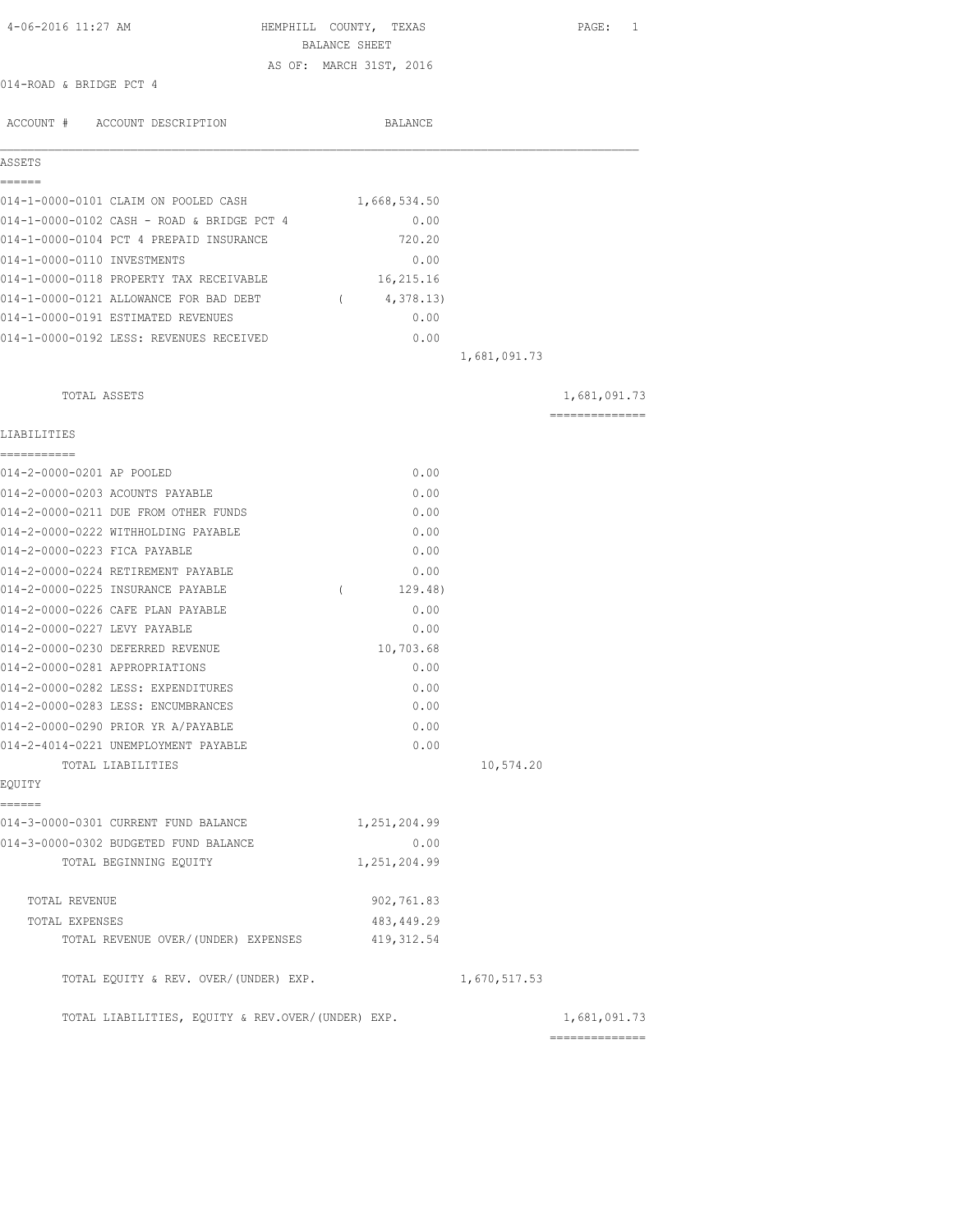| 4-06-2016 11:27 AM                                | HEMPHILL COUNTY, TEXAS<br>BALANCE SHEET |           | PAGE: 1                                                                                                                                                                                                                                                                                                                                                                                                                                                                                |
|---------------------------------------------------|-----------------------------------------|-----------|----------------------------------------------------------------------------------------------------------------------------------------------------------------------------------------------------------------------------------------------------------------------------------------------------------------------------------------------------------------------------------------------------------------------------------------------------------------------------------------|
|                                                   | AS OF: MARCH 31ST, 2016                 |           |                                                                                                                                                                                                                                                                                                                                                                                                                                                                                        |
| 022-CO RECORDS PRESERVATION                       |                                         |           |                                                                                                                                                                                                                                                                                                                                                                                                                                                                                        |
|                                                   |                                         |           |                                                                                                                                                                                                                                                                                                                                                                                                                                                                                        |
| ACCOUNT # ACCOUNT DESCRIPTION                     | BALANCE                                 |           |                                                                                                                                                                                                                                                                                                                                                                                                                                                                                        |
| ASSETS                                            |                                         |           |                                                                                                                                                                                                                                                                                                                                                                                                                                                                                        |
| ======                                            |                                         |           |                                                                                                                                                                                                                                                                                                                                                                                                                                                                                        |
| 022-1-0000-0101 CLAIM ON POOLED CASH              | 97,696.70                               |           |                                                                                                                                                                                                                                                                                                                                                                                                                                                                                        |
| 022-1-0000-0102 CASH - COUNTY-RECORDS PRESERVA    | 0.00                                    |           |                                                                                                                                                                                                                                                                                                                                                                                                                                                                                        |
| 022-1-0000-0191 ESTIMATED REVENUES                | 0.00                                    |           |                                                                                                                                                                                                                                                                                                                                                                                                                                                                                        |
| 022-1-0000-0192 LESS: REVENUES RECEIVED           | 0.00                                    |           |                                                                                                                                                                                                                                                                                                                                                                                                                                                                                        |
|                                                   |                                         | 97,696.70 |                                                                                                                                                                                                                                                                                                                                                                                                                                                                                        |
| TOTAL ASSETS                                      |                                         |           | 97,696.70                                                                                                                                                                                                                                                                                                                                                                                                                                                                              |
|                                                   |                                         |           | $\begin{array}{cccccccccccccc} \multicolumn{2}{c}{} & \multicolumn{2}{c}{} & \multicolumn{2}{c}{} & \multicolumn{2}{c}{} & \multicolumn{2}{c}{} & \multicolumn{2}{c}{} & \multicolumn{2}{c}{} & \multicolumn{2}{c}{} & \multicolumn{2}{c}{} & \multicolumn{2}{c}{} & \multicolumn{2}{c}{} & \multicolumn{2}{c}{} & \multicolumn{2}{c}{} & \multicolumn{2}{c}{} & \multicolumn{2}{c}{} & \multicolumn{2}{c}{} & \multicolumn{2}{c}{} & \multicolumn{2}{c}{} & \multicolumn{2}{c}{} & \$ |
| LIABILITIES                                       |                                         |           |                                                                                                                                                                                                                                                                                                                                                                                                                                                                                        |
| -----------                                       |                                         |           |                                                                                                                                                                                                                                                                                                                                                                                                                                                                                        |
| 022-2-0000-0201 AP POOLED                         | 0.00                                    |           |                                                                                                                                                                                                                                                                                                                                                                                                                                                                                        |
| 022-2-0000-0203 ACOUNTS PAYABLE                   | 0.00                                    |           |                                                                                                                                                                                                                                                                                                                                                                                                                                                                                        |
| 022-2-0000-0222 PAYROLL W/H PAYABLE               | 0.00                                    |           |                                                                                                                                                                                                                                                                                                                                                                                                                                                                                        |
| 022-2-0000-0223 PAYROLL FICA PAYABLE              | 0.00                                    |           |                                                                                                                                                                                                                                                                                                                                                                                                                                                                                        |
| 022-2-0000-0224 PAYROLL RETIREMENT PAYABLE        | 0.00                                    |           |                                                                                                                                                                                                                                                                                                                                                                                                                                                                                        |
| 022-2-0000-0225 PAYROLL INSURANCE PAYABLE         | 0.00                                    |           |                                                                                                                                                                                                                                                                                                                                                                                                                                                                                        |
| 022-2-0000-0281 APPROPRIATIONS                    | 0.00                                    |           |                                                                                                                                                                                                                                                                                                                                                                                                                                                                                        |
| 022-2-0000-0282 LESS: EXPENDITURES                | 0.00                                    |           |                                                                                                                                                                                                                                                                                                                                                                                                                                                                                        |
| 022-2-0000-0283 LESS: ENCUMBRANCES                | 0.00                                    |           |                                                                                                                                                                                                                                                                                                                                                                                                                                                                                        |
| 022-2-0000-0290 PRIOR YR A/PAYABLE                | 0.00                                    |           |                                                                                                                                                                                                                                                                                                                                                                                                                                                                                        |
| TOTAL LIABILITIES                                 |                                         | 0.00      |                                                                                                                                                                                                                                                                                                                                                                                                                                                                                        |
| EQUITY<br>======                                  |                                         |           |                                                                                                                                                                                                                                                                                                                                                                                                                                                                                        |
| 022-3-0000-0301 CURRENT FUND BALANCE              | 92,612.13                               |           |                                                                                                                                                                                                                                                                                                                                                                                                                                                                                        |
| 022-3-0000-0302 BUDGETED FUND BALANCE             | 0.00                                    |           |                                                                                                                                                                                                                                                                                                                                                                                                                                                                                        |
| TOTAL BEGINNING EQUITY                            | 92,612.13                               |           |                                                                                                                                                                                                                                                                                                                                                                                                                                                                                        |
|                                                   |                                         |           |                                                                                                                                                                                                                                                                                                                                                                                                                                                                                        |
| TOTAL REVENUE                                     | 5,084.57                                |           |                                                                                                                                                                                                                                                                                                                                                                                                                                                                                        |
| TOTAL EXPENSES                                    | 0.00                                    |           |                                                                                                                                                                                                                                                                                                                                                                                                                                                                                        |
| TOTAL REVENUE OVER/(UNDER) EXPENSES               | 5,084.57                                |           |                                                                                                                                                                                                                                                                                                                                                                                                                                                                                        |
| TOTAL EQUITY & REV. OVER/(UNDER) EXP.             |                                         | 97,696.70 |                                                                                                                                                                                                                                                                                                                                                                                                                                                                                        |
| TOTAL LIABILITIES, EQUITY & REV.OVER/(UNDER) EXP. |                                         |           | 97,696.70                                                                                                                                                                                                                                                                                                                                                                                                                                                                              |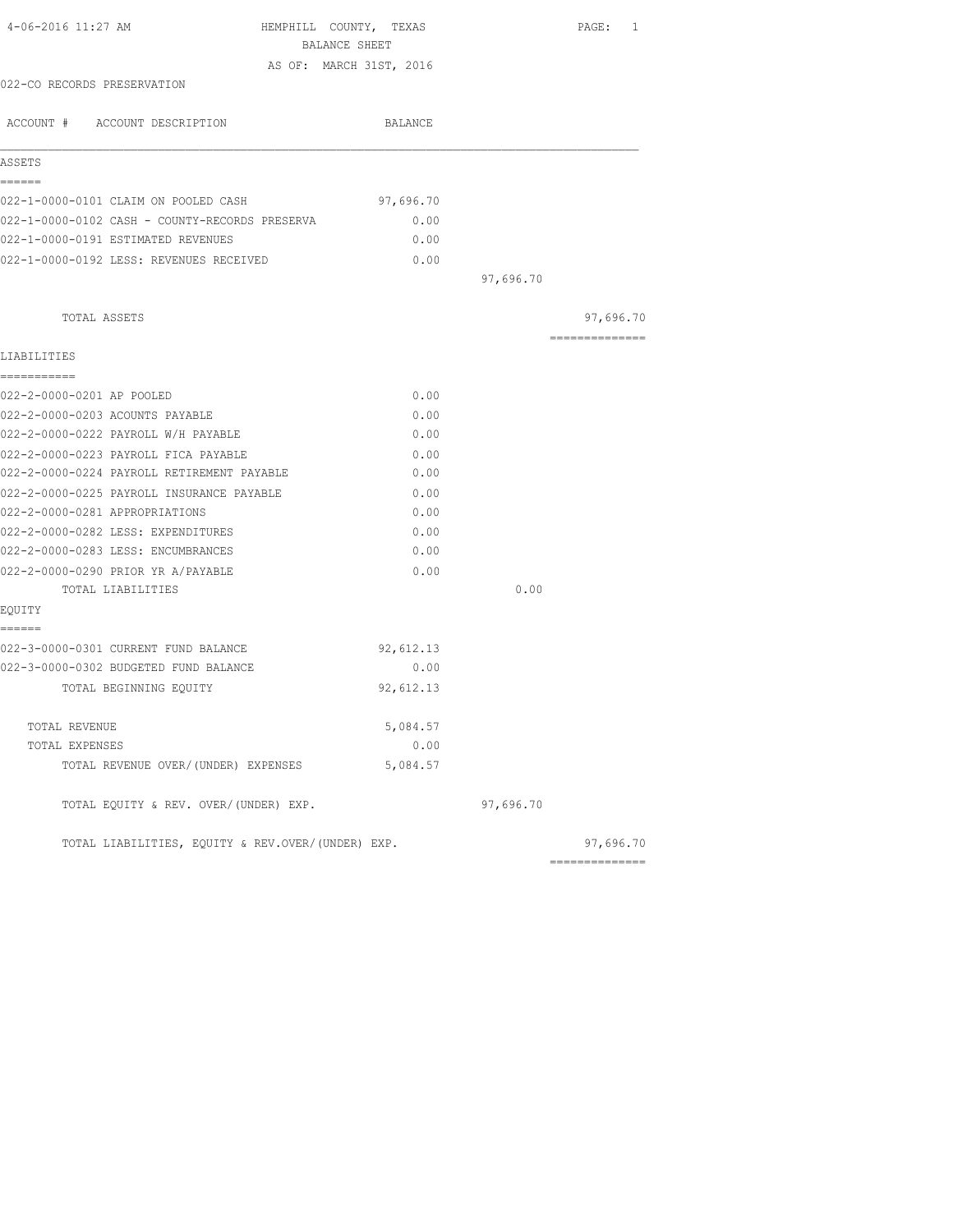| 4-06-2016 11:27 AM                                | HEMPHILL COUNTY, TEXAS<br>BALANCE SHEET |          | PAGE: 1        |
|---------------------------------------------------|-----------------------------------------|----------|----------------|
|                                                   | AS OF: MARCH 31ST, 2016                 |          |                |
| 023-CLK'S RECORDS PRESERVE                        |                                         |          |                |
|                                                   |                                         |          |                |
| ACCOUNT # ACCOUNT DESCRIPTION                     | BALANCE                                 |          |                |
| ASSETS                                            |                                         |          |                |
| ======                                            |                                         |          |                |
| 023-1-0000-0101 CLAIM ON POOLED CASH              | 3,131.61                                |          |                |
| 023-1-0000-0102 CASH-CLK'S RECORD PRESERVATION    | 0.00                                    |          |                |
| 023-1-0000-0191 ESTIMATED REVENUES                | 0.00                                    |          |                |
| 023-1-0000-0192 LESS: REVENUES RECEIVED           | 0.00                                    |          |                |
|                                                   |                                         | 3,131.61 |                |
| TOTAL ASSETS                                      |                                         |          | 3,131.61       |
| LIABILITIES                                       |                                         |          | ============== |
| ===========                                       |                                         |          |                |
| 023-2-0000-0201 AP POOLED                         | 0.00                                    |          |                |
| 023-2-0000-0203 ACOUNTS PAYABLE                   | 0.00                                    |          |                |
| 023-2-0000-0222 WITHHOLDING PAYABLE               | 0.00                                    |          |                |
| 023-2-0000-0223 FICA PAYABLE                      | 0.00                                    |          |                |
| 023-2-0000-0224 PAYROLL RETIREMENT PAYABLE        | 0.00                                    |          |                |
| 023-2-0000-0225 PAYROLL INSURANCE PAYABLE         | 0.00                                    |          |                |
| 023-2-0000-0281 APPROPRIATIONS                    | 0.00                                    |          |                |
| 023-2-0000-0282 LESS: EXPENDITURES                | 0.00                                    |          |                |
| 023-2-0000-0283 LESS: ENCUMBRANCES                | 0.00                                    |          |                |
| 023-2-0000-0290 PRIOR YR A/PAYABLE                | 0.00                                    |          |                |
| TOTAL LIABILITIES                                 |                                         | 0.00     |                |
| EQUITY                                            |                                         |          |                |
| ======<br>023-3-0000-0301 CURRENT FUND BALANCE    | 2,683.70                                |          |                |
| 023-3-0000-0302 BUDGETED FUND BALANCE             | 0.00                                    |          |                |
|                                                   | 2,683.70                                |          |                |
| TOTAL BEGINNING EQUITY                            |                                         |          |                |
| TOTAL REVENUE                                     | 447.91                                  |          |                |
| TOTAL EXPENSES                                    | 0.00                                    |          |                |
| TOTAL REVENUE OVER/(UNDER) EXPENSES               | 447.91                                  |          |                |
| TOTAL EQUITY & REV. OVER/(UNDER) EXP.             |                                         | 3,131.61 |                |
| TOTAL LIABILITIES, EOUITY & REV.OVER/(UNDER) EXP. |                                         |          | 3,131.61       |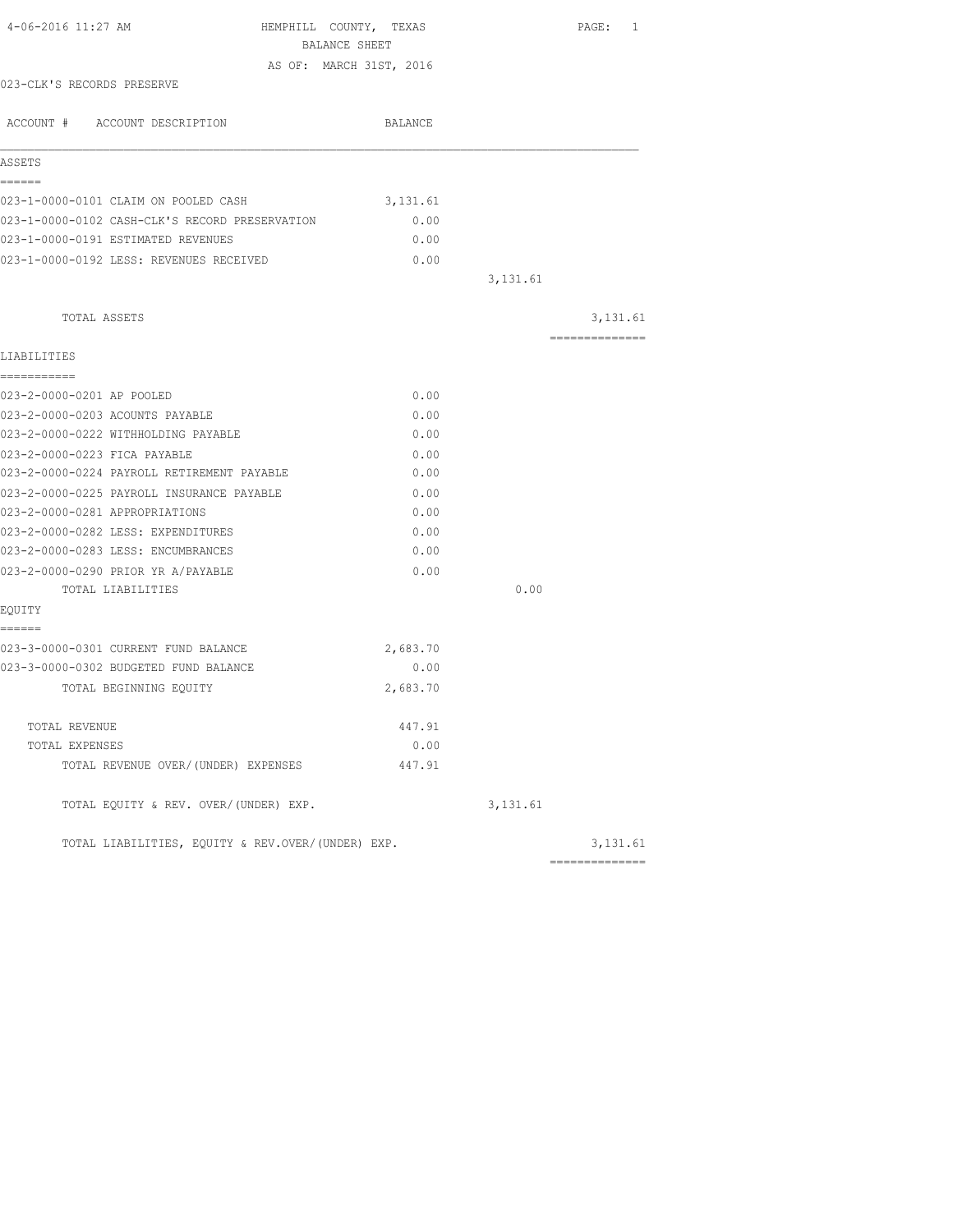| 4-06-2016 11:27 AM                                | HEMPHILL COUNTY, TEXAS  |          | PAGE: 1        |
|---------------------------------------------------|-------------------------|----------|----------------|
|                                                   | BALANCE SHEET           |          |                |
|                                                   | AS OF: MARCH 31ST, 2016 |          |                |
| 024-JUSTICE COURT TECH FUND                       |                         |          |                |
| ACCOUNT # ACCOUNT DESCRIPTION                     | BALANCE                 |          |                |
| ASSETS                                            |                         |          |                |
| ======                                            |                         |          |                |
| 024-1-0000-0101 CLAIM ON POOLED CASH              | 9,951.55                |          |                |
| 024-1-0000-0102 CASH -TECH FUND                   | 0.00                    |          |                |
| 024-1-0000-0191 ESTIMATED REVENUES                | 0.00                    |          |                |
| 024-1-0000-0192 LESS: REVENUES RECEIVED           | 0.00                    |          |                |
|                                                   |                         | 9,951.55 |                |
| TOTAL ASSETS                                      |                         |          | 9,951.55       |
|                                                   |                         |          | -------------- |
| LIABILITIES                                       |                         |          |                |
| ===========                                       |                         |          |                |
| 024-2-0000-0201 AP POOLED                         | 0.00                    |          |                |
| 024-2-0000-0203 ACOUNTS PAYABLE                   | 0.00                    |          |                |
| 024-2-0000-0222 PAYROLL W/H PAYABLE               | 0.00                    |          |                |
| 024-2-0000-0223 PAYROLL FICA PAYABLE              | 0.00                    |          |                |
| 024-2-0000-0224 PAYROLL RETIREMENT PAYABLE        | 0.00                    |          |                |
| 024-2-0000-0225 PAYROLL INSURANCE PAYABLE         | 0.00                    |          |                |
| 024-2-0000-0281 APPROPRIATIONS                    | 0.00                    |          |                |
| 024-2-0000-0282 LESS: EXPENDITURES                | 0.00                    |          |                |
| 024-2-0000-0283 LESS: ENCUMBRANCES                | 0.00                    |          |                |
| 024-2-0000-0290 PRIOR YR A/PAYABLE                | 0.00                    |          |                |
| TOTAL LIABILITIES                                 |                         | 0.00     |                |
| EOUITY                                            |                         |          |                |
| ======                                            |                         |          |                |
| 024-3-0000-0301 CURRENT FUND BALANCE              | 8,887.06                |          |                |
| 024-3-0000-0302 BUDGETED FUND BALANCE             | 0.00                    |          |                |
| TOTAL BEGINNING EQUITY                            | 8,887.06                |          |                |
| TOTAL REVENUE                                     | 1,238.84                |          |                |
| TOTAL EXPENSES                                    | 174.35                  |          |                |
| TOTAL REVENUE OVER/(UNDER) EXPENSES               | 1,064.49                |          |                |
| TOTAL EQUITY & REV. OVER/(UNDER) EXP.             |                         | 9,951.55 |                |
| TOTAL LIABILITIES, EQUITY & REV.OVER/(UNDER) EXP. |                         |          | 9,951.55       |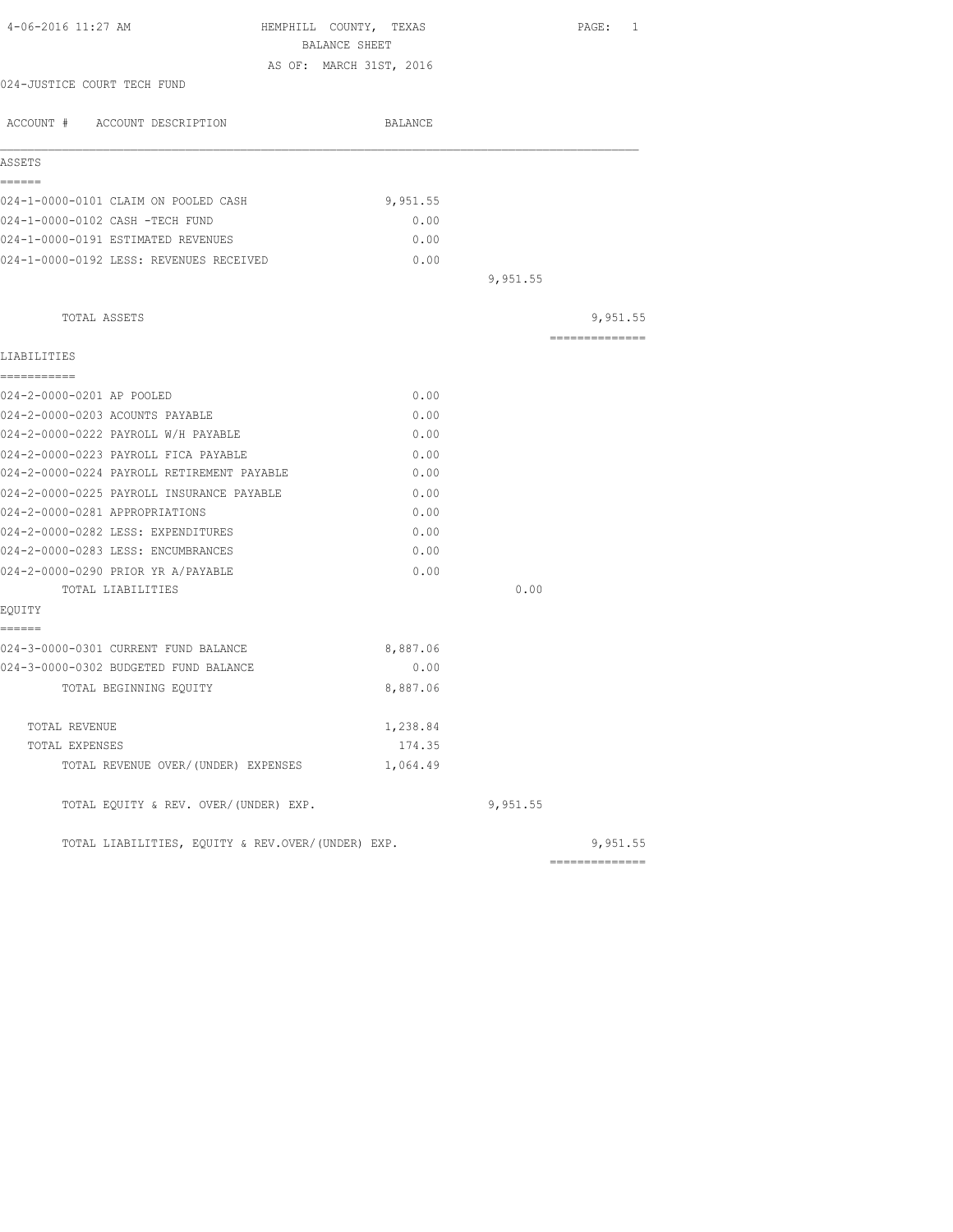| 4-06-2016 11:27 AM                                | HEMPHILL COUNTY, TEXAS<br>BALANCE SHEET |           | PAGE: 1        |
|---------------------------------------------------|-----------------------------------------|-----------|----------------|
|                                                   | AS OF: MARCH 31ST, 2016                 |           |                |
| 032-CHK COLLECTION/CO ATTY                        |                                         |           |                |
| ACCOUNT # ACCOUNT DESCRIPTION                     | BALANCE                                 |           |                |
| ASSETS                                            |                                         |           |                |
| ======<br>032-1-0000-0101 CLAIM ON POOLED CASH    | 18,110.72                               |           |                |
| 032-1-0000-0102 CASH - CHECK COLLECTION/CO ATT    | 0.00                                    |           |                |
| 032-1-0000-0103 PETTY CASH                        | 0.00                                    |           |                |
| 032-1-0000-0105 PETTY CASH-CO ATTY                | 100.00                                  |           |                |
| 032-1-0000-0191 ESTIMATED REVENUES                | 0.00                                    |           |                |
| 032-1-0000-0192 LESS: REVENUES RECEIVED           | 0.00                                    |           |                |
|                                                   |                                         | 18,210.72 |                |
| TOTAL ASSETS                                      |                                         |           | 18,210.72      |
|                                                   |                                         |           | ============== |
| LIABILITIES                                       |                                         |           |                |
| 032-2-0000-0201 AP POOLED                         | 0.00                                    |           |                |
| 032-2-0000-0203 ACOUNTS PAYABLE                   | 0.00                                    |           |                |
| 032-2-0000-0222 PAYROLL W/H PAYABLE               | 0.00                                    |           |                |
| 032-2-0000-0223 PAYROLL FICA PAYABLE              | 0.00                                    |           |                |
| 032-2-0000-0224 PAYROLL RETIREMENT PAYABLE        | 0.00                                    |           |                |
| 032-2-0000-0225 PAYROLL INSURANCE PAYABLE         | 0.00                                    |           |                |
| 032-2-0000-0281 APPROPRIATIONS                    | 0.00                                    |           |                |
| 032-2-0000-0282 LESS: EXPENDITURES                | 0.00                                    |           |                |
| 032-2-0000-0283 LESS: ENCUMBRANCES                | 0.00                                    |           |                |
| 032-2-0000-0290 PRIOR YR A/PAYABLE                | 0.00                                    |           |                |
| TOTAL LIABILITIES                                 |                                         | 0.00      |                |
| EQUITY                                            |                                         |           |                |
| ======<br>032-3-0000-0301 CURRENT FUND BALANCE    | 18,100.72                               |           |                |
| 032-3-0000-0302 BUDGETED FUND BALANCE             | 0.00                                    |           |                |
| TOTAL BEGINNING EQUITY                            | 18,100.72                               |           |                |
| TOTAL REVENUE                                     | 110.00                                  |           |                |
| TOTAL EXPENSES                                    | 0.00                                    |           |                |
| TOTAL REVENUE OVER/(UNDER) EXPENSES               | 110.00                                  |           |                |
| TOTAL EQUITY & REV. OVER/(UNDER) EXP.             |                                         | 18,210.72 |                |
| TOTAL LIABILITIES, EQUITY & REV.OVER/(UNDER) EXP. |                                         |           | 18,210.72      |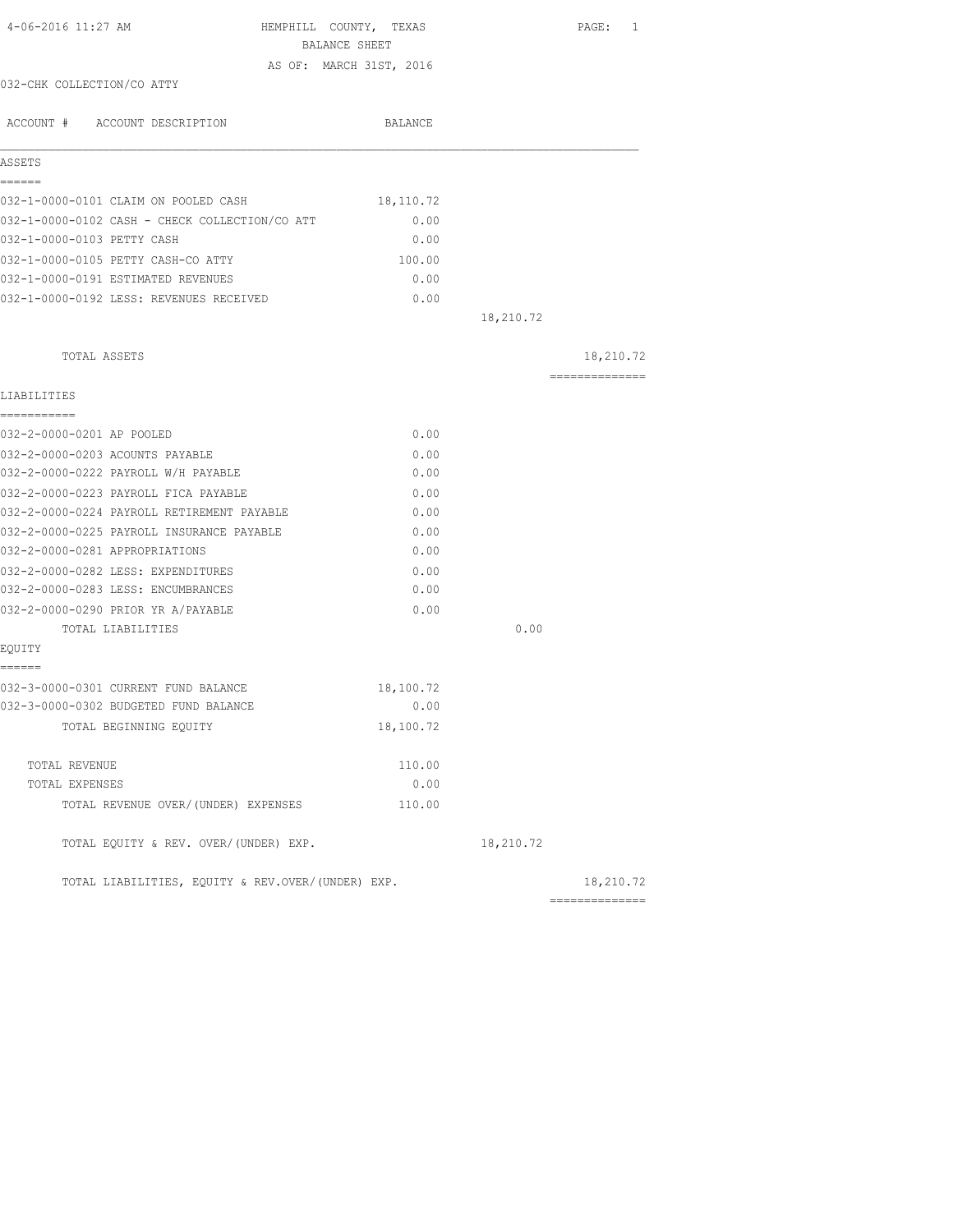| 4-06-2016 11:27 AM<br>HEMPHILL COUNTY, TEXAS      |          |          | PAGE: 1         |
|---------------------------------------------------|----------|----------|-----------------|
| BALANCE SHEET                                     |          |          |                 |
| AS OF: MARCH 31ST, 2016                           |          |          |                 |
| 036-ANNUAL LEOSE/LAW                              |          |          |                 |
| ACCOUNT # ACCOUNT DESCRIPTION                     | BALANCE  |          |                 |
| ASSETS                                            |          |          |                 |
| ======                                            |          |          |                 |
| 036-1-0000-0101 CLAIM ON POOLED CASH              | 7,862.24 |          |                 |
| 036-1-0000-0102 CASH - ANNUAL LEOSE/LAW           | 0.00     |          |                 |
| 036-1-0000-0191 ESTIMATED REVENUES                | 0.00     |          |                 |
| 036-1-0000-0192 LESS: REVENUES RECEIVED           | 0.00     | 7,862.24 |                 |
|                                                   |          |          |                 |
| TOTAL ASSETS                                      |          |          | 7,862.24        |
| LIABILITIES                                       |          |          | --------------- |
| ===========                                       |          |          |                 |
| 036-2-0000-0201 AP POOLED                         | 0.00     |          |                 |
| 036-2-0000-0203 ACOUNTS PAYABLE                   | 0.00     |          |                 |
| 036-2-0000-0222 PAYROLL W/H PAYABLE               | 0.00     |          |                 |
| 036-2-0000-0223 PAYROLL FICA PAYABLE              | 0.00     |          |                 |
| 036-2-0000-0224 PAYROLL RETIREMENT PAYABLE        | 0.00     |          |                 |
| 036-2-0000-0225 PAYROLL INSURANCE PAYABLE         | 0.00     |          |                 |
| 036-2-0000-0281 APPROPRIATIONS                    | 0.00     |          |                 |
| 036-2-0000-0282 LESS: EXPENDITURES                | 0.00     |          |                 |
| 036-2-0000-0283 LESS: ENCUMBRANCES                | 0.00     |          |                 |
| 036-2-0000-0290 PRIOR YR A/PAYABLE                | 0.00     |          |                 |
| TOTAL LIABILITIES                                 |          | 0.00     |                 |
| EQUITY                                            |          |          |                 |
| ------                                            |          |          |                 |
| 036-3-0000-0301 CURRENT FUND BALANCE              | 6,897.54 |          |                 |
| 036-3-0000-0302 BUDGETED FUND BALANCE             | 0.00     |          |                 |
| TOTAL BEGINNING EQUITY                            | 6,897.54 |          |                 |
| TOTAL REVENUE                                     | 1,644.53 |          |                 |
| TOTAL EXPENSES                                    | 679.83   |          |                 |
| TOTAL REVENUE OVER/(UNDER) EXPENSES               | 964.70   |          |                 |
| TOTAL EQUITY & REV. OVER/(UNDER) EXP.             |          | 7,862.24 |                 |
| TOTAL LIABILITIES, EQUITY & REV.OVER/(UNDER) EXP. |          |          | 7,862.24        |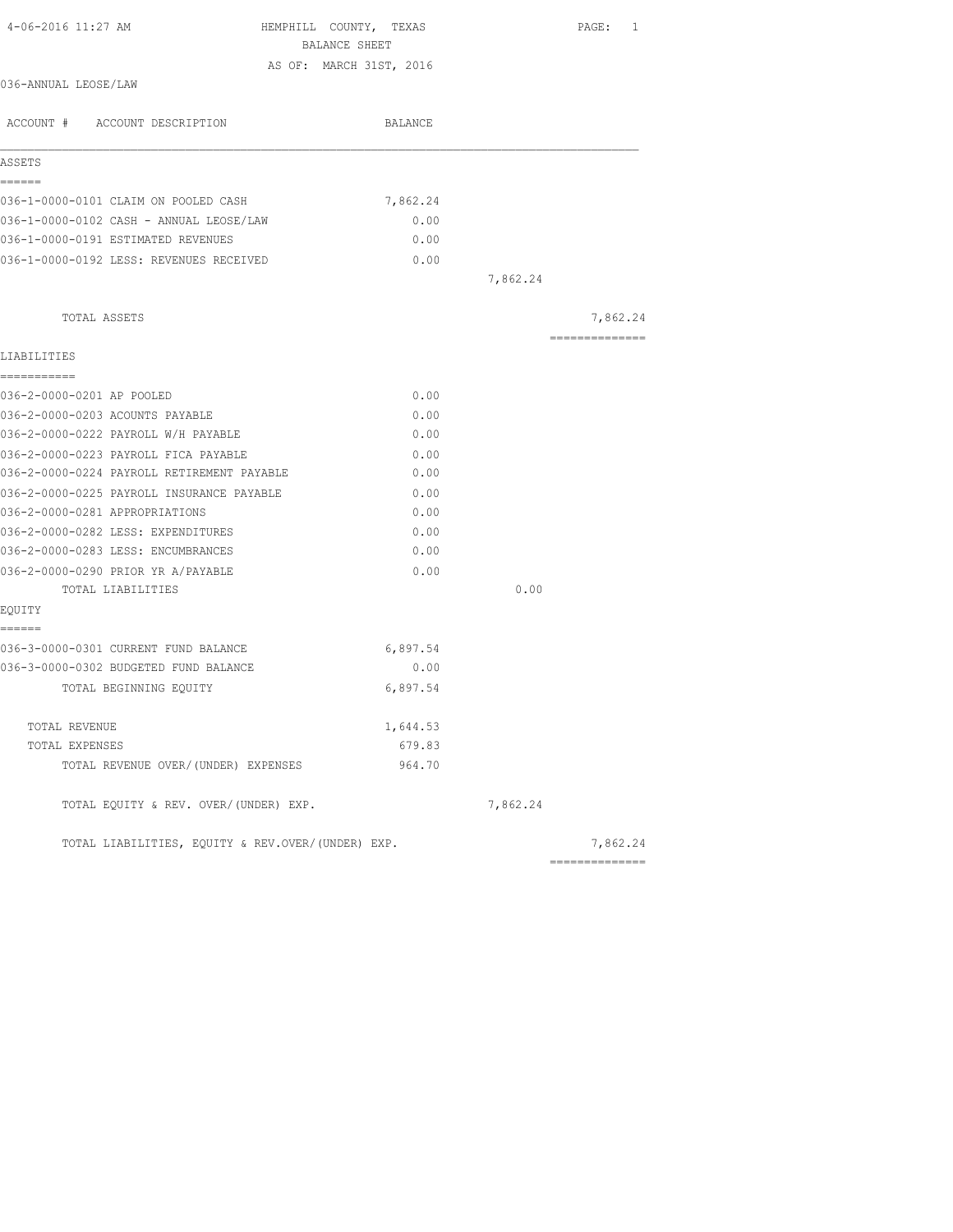| 4-06-2016 11:27 AM                                | HEMPHILL COUNTY, TEXAS  |           | PAGE: 1         |
|---------------------------------------------------|-------------------------|-----------|-----------------|
|                                                   | BALANCE SHEET           |           |                 |
| 046-SCAAP                                         | AS OF: MARCH 31ST, 2016 |           |                 |
|                                                   |                         |           |                 |
| ACCOUNT # ACCOUNT DESCRIPTION                     | BALANCE                 |           |                 |
| ASSETS                                            |                         |           |                 |
| ======<br>046-1-0000-0101 CLAIM ON POOLED CASH    | 68,072.11               |           |                 |
| 046-1-0000-0102 CASH - SCAAP                      | 0.00                    |           |                 |
| 046-1-0000-0191 ESTIMATED REVENUES                | 0.00                    |           |                 |
| 046-1-0000-0192 LESS: REVENUES RECEIVED           | 0.00                    |           |                 |
|                                                   |                         | 68,072.11 |                 |
| TOTAL ASSETS                                      |                         |           | 68,072.11       |
|                                                   |                         |           | --------------- |
| LIABILITIES                                       |                         |           |                 |
| ===========<br>046-2-0000-0201 AP POOLED          | 0.00                    |           |                 |
| 046-2-0000-0203 ACOUNTS PAYABLE                   | 0.00                    |           |                 |
| 046-2-0000-0222 PAYROLL W/H PAYABLE               | 0.00                    |           |                 |
| 046-2-0000-0223 PAYROLL FICA PAYABLE              | 0.00                    |           |                 |
| 046-2-0000-0224 PAYROLL RETIREMENT PAYABLE        | 0.00                    |           |                 |
| 046-2-0000-0225 PAYROLL INSURANCE PAYABLE         | 0.00                    |           |                 |
| 046-2-0000-0281 APPROPRIATIONS                    | 0.00                    |           |                 |
| 046-2-0000-0282 LESS: EXPENDITURES                | 0.00                    |           |                 |
| 046-2-0000-0283 LESS: ENCUMBRANCES                | 0.00                    |           |                 |
| TOTAL LIABILITIES                                 |                         | 0.00      |                 |
| EQUITY<br>------                                  |                         |           |                 |
| 046-3-0000-0301 CURRENT FUND BALANCE              | 65,553.49               |           |                 |
| 046-3-0000-0302 BUDGETED FUND BALANCE             | 0.00                    |           |                 |
| TOTAL BEGINNING EOUITY                            | 65, 553.49              |           |                 |
| TOTAL REVENUE                                     | 3,229.00                |           |                 |
| TOTAL EXPENSES                                    | 710.38                  |           |                 |
| TOTAL REVENUE OVER/(UNDER) EXPENSES               | 2,518.62                |           |                 |
| TOTAL EQUITY & REV. OVER/(UNDER) EXP.             |                         | 68,072.11 |                 |
| TOTAL LIABILITIES, EOUITY & REV.OVER/(UNDER) EXP. |                         |           | 68,072.11       |
|                                                   |                         |           | ==============  |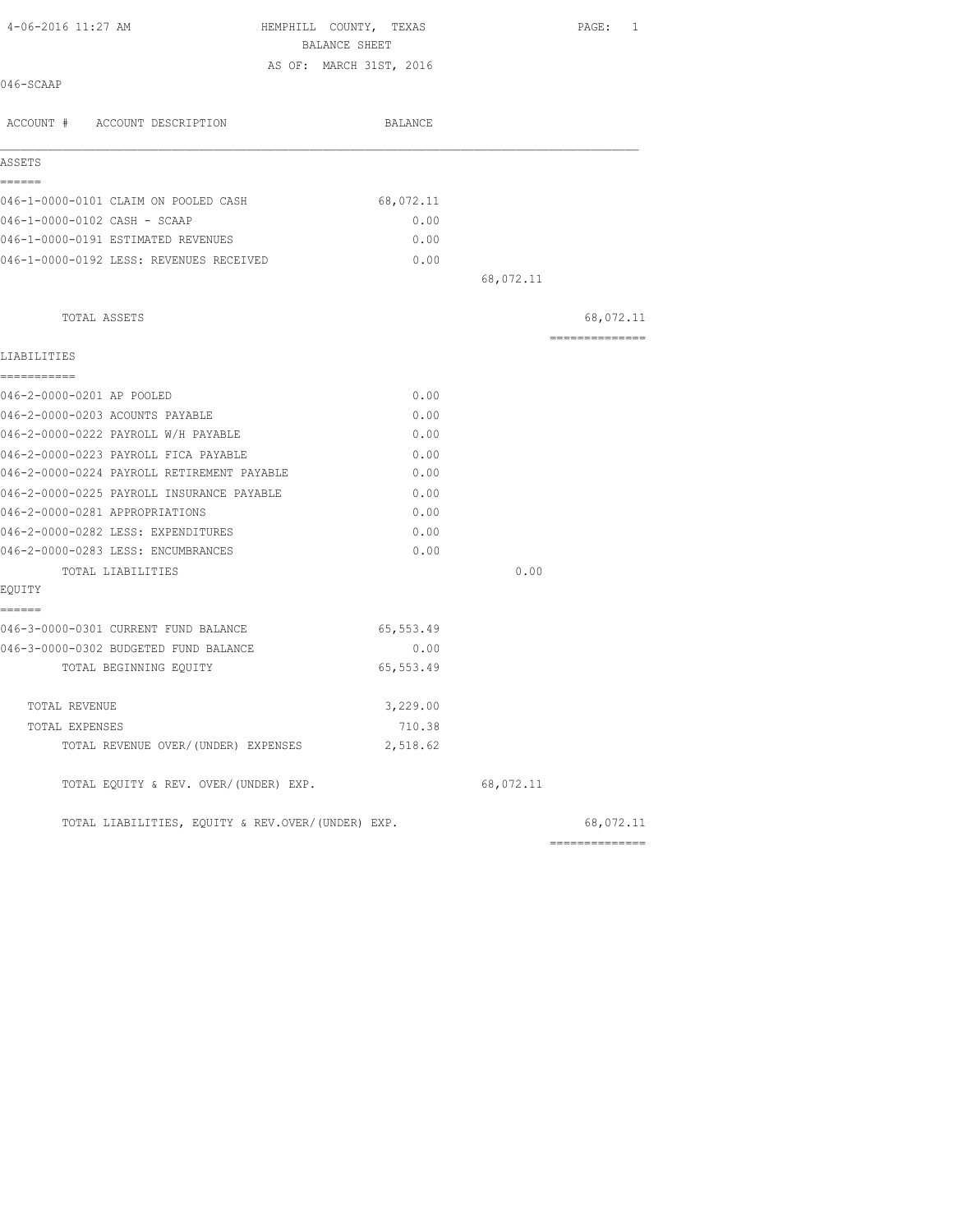| 4-06-2016 11:27 AM                                | HEMPHILL COUNTY, TEXAS  |          | PAGE: 1         |
|---------------------------------------------------|-------------------------|----------|-----------------|
|                                                   | BALANCE SHEET           |          |                 |
|                                                   | AS OF: MARCH 31ST, 2016 |          |                 |
| 047-SHERIFF COMMISSARY                            |                         |          |                 |
| ACCOUNT # ACCOUNT DESCRIPTION                     | BALANCE                 |          |                 |
| ASSETS                                            |                         |          |                 |
| ======<br>047-1-0000-0101 SHERIFF COMMISSARY      | 9,109.70                |          |                 |
| 047-1-0000-0102 CASH-SHERIFF COMMISSARY           | 0.00                    |          |                 |
|                                                   |                         | 9,109.70 |                 |
| <b>TOTAL ASSETS</b>                               |                         |          | 9,109.70        |
|                                                   |                         |          | --------------- |
| EQUITY                                            |                         |          |                 |
| ======<br>047-3-0000-0301 SHERIFF COMMISSARY      | 9,109.70                |          |                 |
| TOTAL BEGINNING EQUITY                            | 9,109.70                |          |                 |
|                                                   |                         |          |                 |
| TOTAL REVENUE                                     | 0.00                    |          |                 |
| TOTAL EXPENSES                                    | 0.00                    |          |                 |
| TOTAL REVENUE OVER/(UNDER) EXPENSES               | 0.00                    |          |                 |
| TOTAL EQUITY & REV. OVER/(UNDER) EXP.             |                         | 9,109.70 |                 |
| TOTAL LIABILITIES, EQUITY & REV.OVER/(UNDER) EXP. |                         |          | 9,109.70        |
|                                                   |                         |          | ==============  |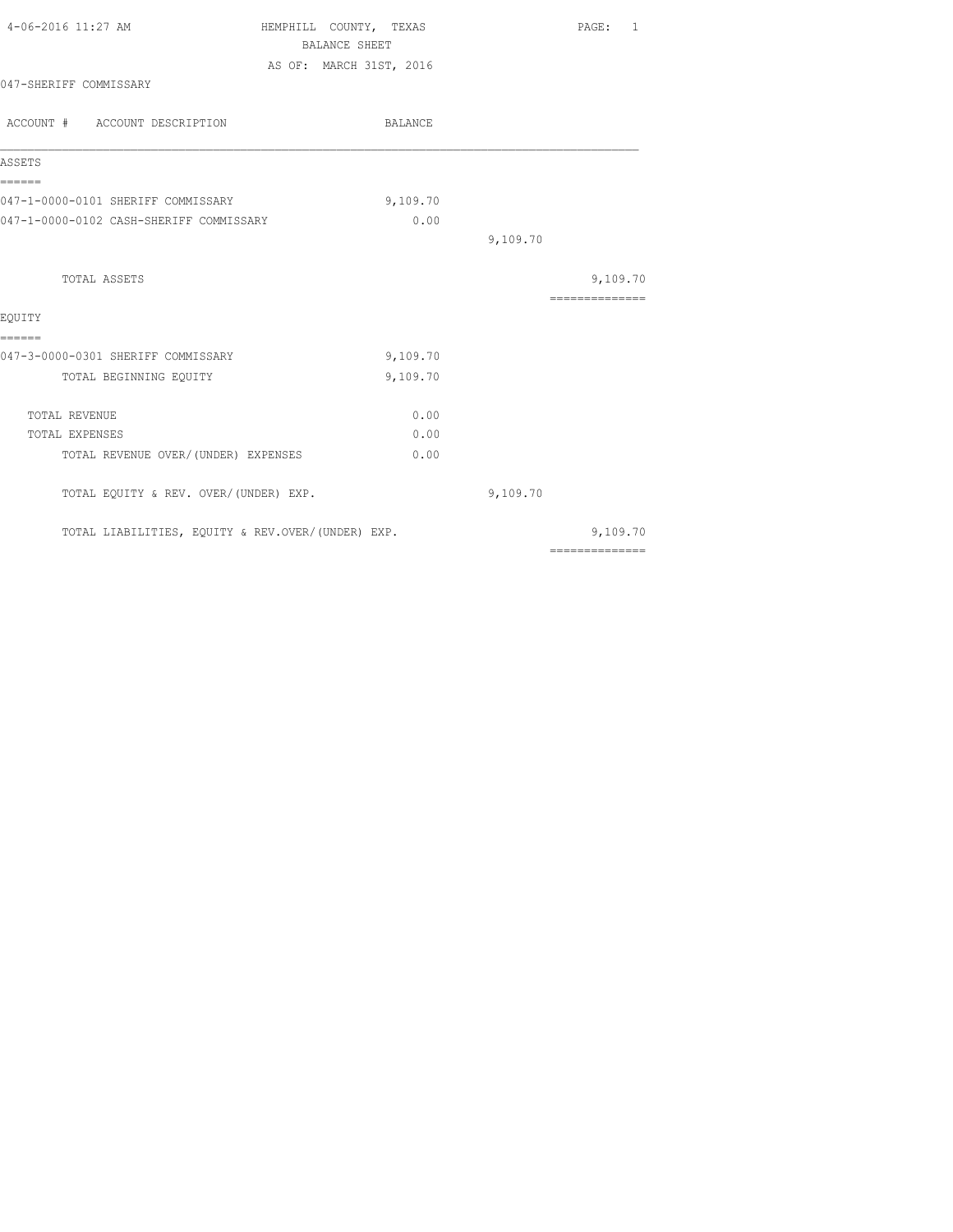| 4-06-2016 11:27 AM                                | HEMPHILL COUNTY, TEXAS<br><b>BALANCE SHEET</b> | PAGE: 1                                                                                                                                                                                                                                                                                                                                                                                                                                                                                |
|---------------------------------------------------|------------------------------------------------|----------------------------------------------------------------------------------------------------------------------------------------------------------------------------------------------------------------------------------------------------------------------------------------------------------------------------------------------------------------------------------------------------------------------------------------------------------------------------------------|
|                                                   | AS OF: MARCH 31ST, 2016                        |                                                                                                                                                                                                                                                                                                                                                                                                                                                                                        |
| 048-SHERIFF SEIZURE                               |                                                |                                                                                                                                                                                                                                                                                                                                                                                                                                                                                        |
| ACCOUNT # ACCOUNT DESCRIPTION                     | BALANCE                                        |                                                                                                                                                                                                                                                                                                                                                                                                                                                                                        |
| ASSETS                                            |                                                |                                                                                                                                                                                                                                                                                                                                                                                                                                                                                        |
| ======<br>048-1-0000-0102 CASH                    | 5,255.71                                       |                                                                                                                                                                                                                                                                                                                                                                                                                                                                                        |
|                                                   |                                                | 5,255.71                                                                                                                                                                                                                                                                                                                                                                                                                                                                               |
| TOTAL ASSETS                                      |                                                | 5,255.71                                                                                                                                                                                                                                                                                                                                                                                                                                                                               |
|                                                   |                                                | $\begin{array}{cccccccccccccc} \multicolumn{2}{c}{} & \multicolumn{2}{c}{} & \multicolumn{2}{c}{} & \multicolumn{2}{c}{} & \multicolumn{2}{c}{} & \multicolumn{2}{c}{} & \multicolumn{2}{c}{} & \multicolumn{2}{c}{} & \multicolumn{2}{c}{} & \multicolumn{2}{c}{} & \multicolumn{2}{c}{} & \multicolumn{2}{c}{} & \multicolumn{2}{c}{} & \multicolumn{2}{c}{} & \multicolumn{2}{c}{} & \multicolumn{2}{c}{} & \multicolumn{2}{c}{} & \multicolumn{2}{c}{} & \multicolumn{2}{c}{} & \$ |
| EOUITY<br>======                                  |                                                |                                                                                                                                                                                                                                                                                                                                                                                                                                                                                        |
| 048-3-0000-0301 FUND BALANCE                      | 5,255.71                                       |                                                                                                                                                                                                                                                                                                                                                                                                                                                                                        |
| TOTAL BEGINNING EQUITY                            | 5,255.71                                       |                                                                                                                                                                                                                                                                                                                                                                                                                                                                                        |
| TOTAL REVENUE                                     | 0.00                                           |                                                                                                                                                                                                                                                                                                                                                                                                                                                                                        |
| TOTAL EXPENSES                                    | 0.00                                           |                                                                                                                                                                                                                                                                                                                                                                                                                                                                                        |
| TOTAL REVENUE OVER/(UNDER) EXPENSES               | 0.00                                           |                                                                                                                                                                                                                                                                                                                                                                                                                                                                                        |
| TOTAL EQUITY & REV. OVER/(UNDER) EXP.             |                                                | 5,255.71                                                                                                                                                                                                                                                                                                                                                                                                                                                                               |
| TOTAL LIABILITIES, EQUITY & REV.OVER/(UNDER) EXP. |                                                | 5,255.71                                                                                                                                                                                                                                                                                                                                                                                                                                                                               |
|                                                   |                                                | $\begin{array}{cccccccccccccc} \multicolumn{2}{c}{} & \multicolumn{2}{c}{} & \multicolumn{2}{c}{} & \multicolumn{2}{c}{} & \multicolumn{2}{c}{} & \multicolumn{2}{c}{} & \multicolumn{2}{c}{} & \multicolumn{2}{c}{} & \multicolumn{2}{c}{} & \multicolumn{2}{c}{} & \multicolumn{2}{c}{} & \multicolumn{2}{c}{} & \multicolumn{2}{c}{} & \multicolumn{2}{c}{} & \multicolumn{2}{c}{} & \multicolumn{2}{c}{} & \multicolumn{2}{c}{} & \multicolumn{2}{c}{} & \multicolumn{2}{c}{} & \$ |